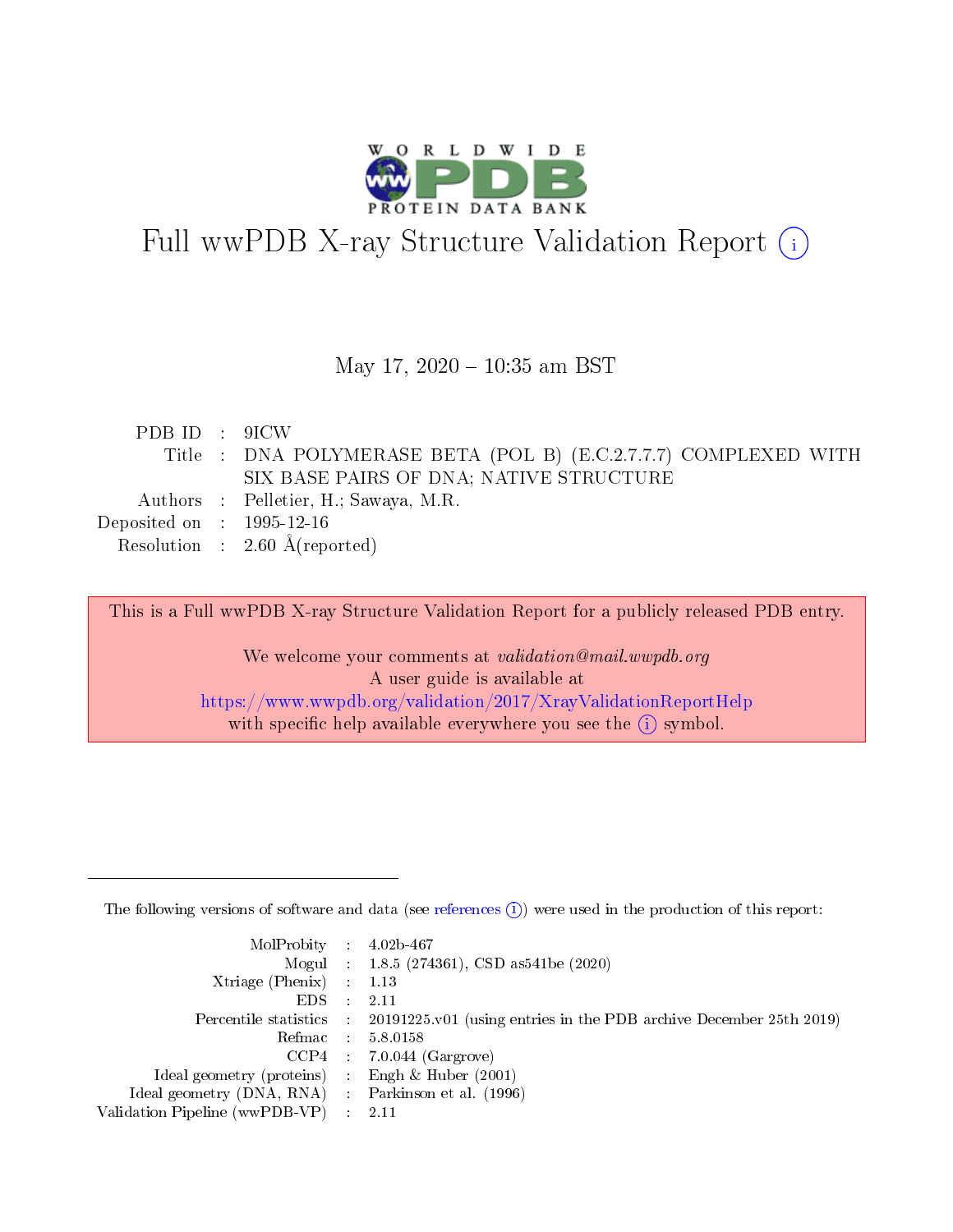## 1 [O](https://www.wwpdb.org/validation/2017/XrayValidationReportHelp#overall_quality)verall quality at a glance  $(i)$

The following experimental techniques were used to determine the structure: X-RAY DIFFRACTION

The reported resolution of this entry is 2.60 Å.

Percentile scores (ranging between 0-100) for global validation metrics of the entry are shown in the following graphic. The table shows the number of entries on which the scores are based.



| Metric                | Whole archive<br>$(\#\mathrm{Entries})$ | Similar resolution<br>$(\#\text{Entries}, \text{resolution range}(\text{\AA}))$ |
|-----------------------|-----------------------------------------|---------------------------------------------------------------------------------|
| Clashscore            | 141614                                  | $3518(2.60-2.60)$                                                               |
| Ramachandran outliers | 138981                                  | $3455(2.60-2.60)$                                                               |
| Sidechain outliers    | 138945                                  | $3455(2.60-2.60)$                                                               |
| RSRZ outliers         | 127900                                  | $3104(2.60-2.60)$                                                               |

The table below summarises the geometric issues observed across the polymeric chains and their fit to the electron density. The red, orange, yellow and green segments on the lower bar indicate the fraction of residues that contain outliers for  $\geq=3$ , 2, 1 and 0 types of geometric quality criteria respectively. A grey segment represents the fraction of residues that are not modelled. The numeric value for each fraction is indicated below the corresponding segment, with a dot representing fractions  $\epsilon=5\%$  The upper red bar (where present) indicates the fraction of residues that have poor fit to the electron density. The numeric value is given above the bar.

| $\text{Mol}$ | $\boxed{\text{Chain}}$ Length |     | Quality of chain |                            |
|--------------|-------------------------------|-----|------------------|----------------------------|
|              |                               | 14% | 57%              | 29%                        |
|              |                               | 33% | 67%              |                            |
|              | 335                           | 31% | 43%              | 19%<br>$\bullet$ $\bullet$ |

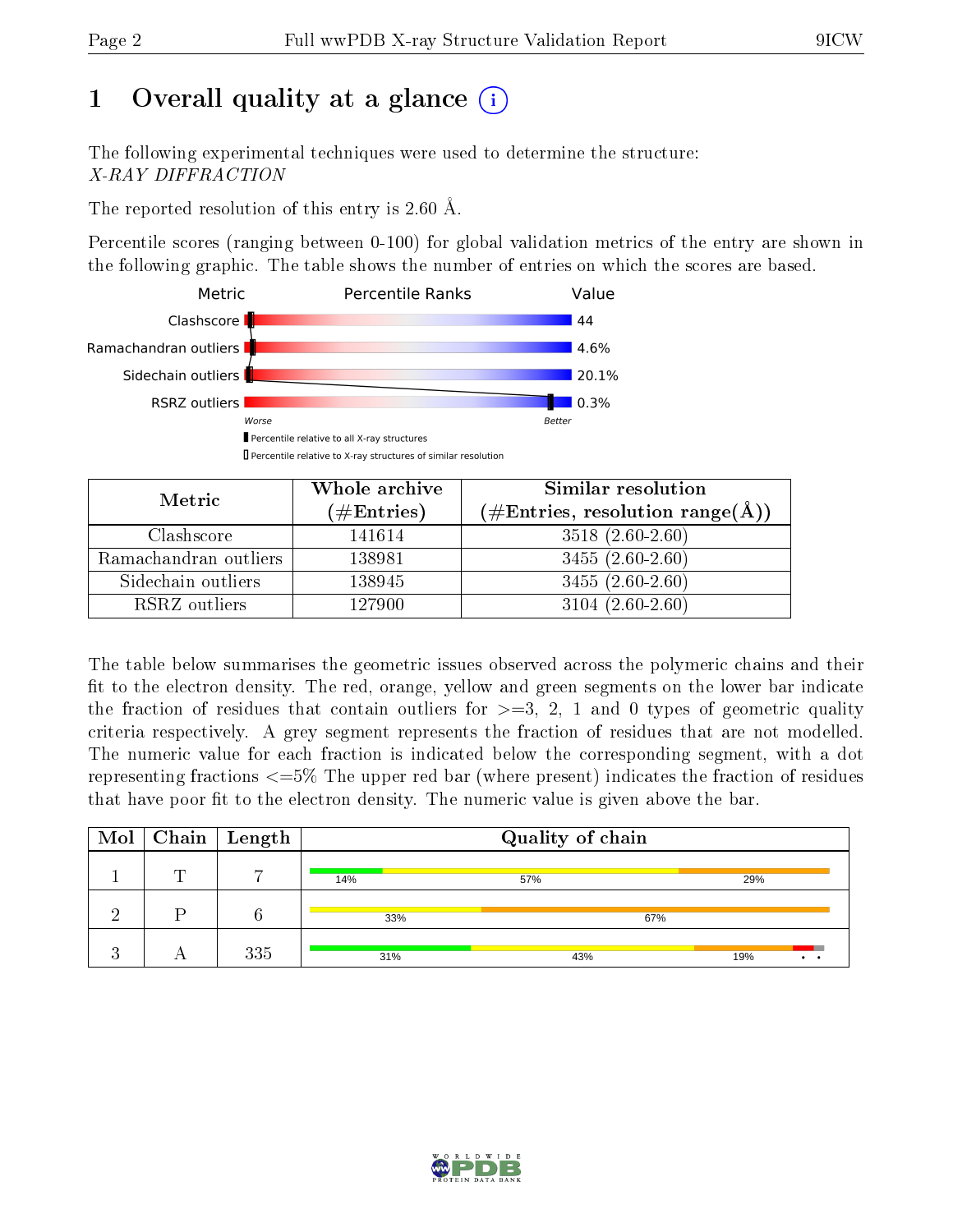## 2 Entry composition  $\left( \cdot \right)$

There are 6 unique types of molecules in this entry. The entry contains 3035 atoms, of which 0 are hydrogens and 0 are deuteriums.

In the tables below, the ZeroOcc column contains the number of atoms modelled with zero occupancy, the AltConf column contains the number of residues with at least one atom in alternate conformation and the Trace column contains the number of residues modelled with at most 2 atoms.

• Molecule 1 is a DNA chain called DNA  $(5\text{-}D(*\text{CP*AP*TP*CP*TP*GP*T})-3')$ .

| Mol | Chain   Residues |     | $\rm{Atoms}$ |     |  | $ZeroOcc \mid AltConf \mid Trace$ |  |
|-----|------------------|-----|--------------|-----|--|-----------------------------------|--|
|     |                  |     |              |     |  |                                   |  |
|     |                  | 122 | 20           | -38 |  |                                   |  |

• Molecule 2 is a DNA chain called DNA  $(5'-D(*\text{CP*AP*GP*AP*TP*G})-3')$ .

| Mol | $\vert$ Chain $\vert$ Residues |                            | $\rm{Atoms}$ |  | $\text{ZeroOcc} \mid \text{AltConf} \mid \text{Trace}$ |  |
|-----|--------------------------------|----------------------------|--------------|--|--------------------------------------------------------|--|
| ↵   |                                | $\rm Total \quad C$<br>126 | 59 25 36     |  |                                                        |  |

• Molecule 3 is a protein called PROTEIN (DNA POLYMERASE BETA (E.C.2.7.7.7)).

| Mol | Chain   Residues |                     |          | $\bm{\mathrm{Atoms}}$ |     | $\text{ZeroOcc} \mid \text{AltConf} \mid \text{Trace}$ |  |
|-----|------------------|---------------------|----------|-----------------------|-----|--------------------------------------------------------|--|
|     | 327              | $\rm Total$<br>2623 | $1657\,$ | 458                   | 499 | 26                                                     |  |

• Molecule 4 is SULFATE ION (three-letter code: SO4) (formula: O<sub>4</sub>S).



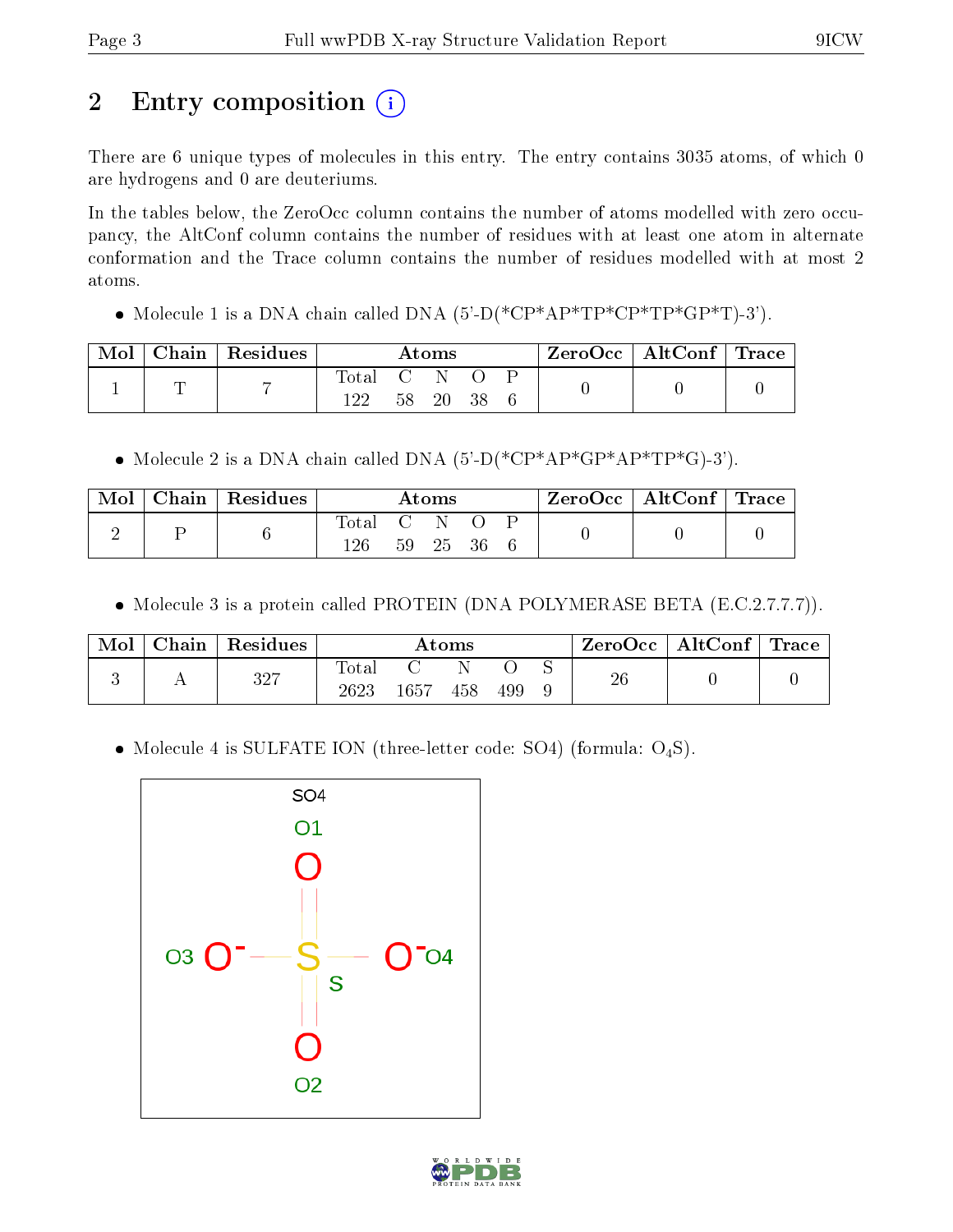|  | $\blacksquare$ Mol $\vert$ Chain $\vert$ Residues | Atoms |  | ZeroOcc   AltConf |  |
|--|---------------------------------------------------|-------|--|-------------------|--|
|  |                                                   | Total |  |                   |  |

Molecule 5 is SODIUM ION (three-letter code: NA) (formula: Na).

|  | $\text{Mol}$   Chain   Residues | Atoms | ZeroOcc   AltConf |  |
|--|---------------------------------|-------|-------------------|--|
|  |                                 | Total |                   |  |

• Molecule 6 is water.

| Mol | Chain Residues | Atoms                                   | ZeroOcc   AltConf |
|-----|----------------|-----------------------------------------|-------------------|
|     | 12             | Total O<br>12<br>12                     |                   |
|     | 23             | Total<br>$\left($<br>23<br>23           |                   |
|     | 122            | Total<br>$\left( \right)$<br>122<br>122 |                   |

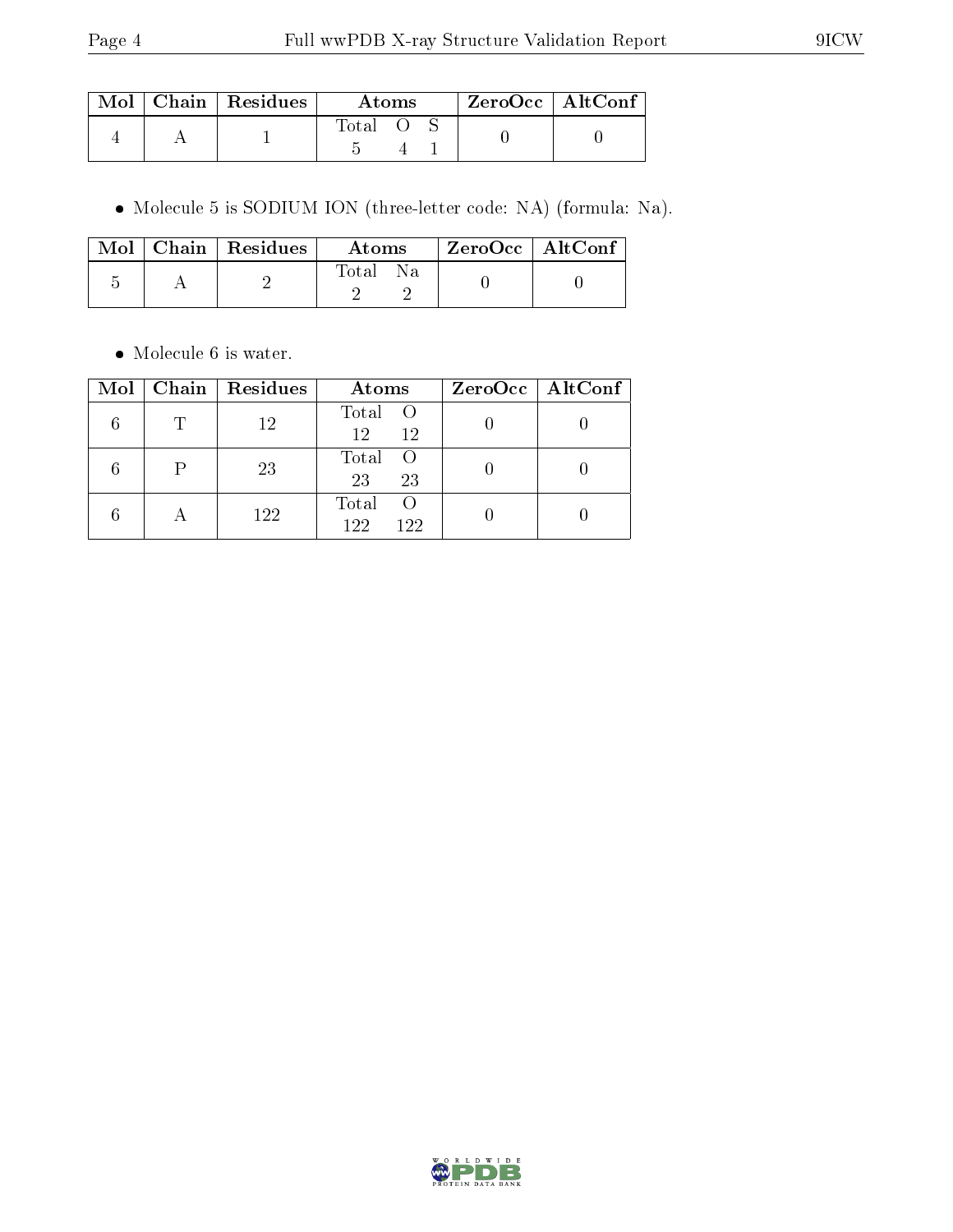## 3 Residue-property plots  $(i)$

These plots are drawn for all protein, RNA and DNA chains in the entry. The first graphic for a chain summarises the proportions of the various outlier classes displayed in the second graphic. The second graphic shows the sequence view annotated by issues in geometry and electron density. Residues are color-coded according to the number of geometric quality criteria for which they contain at least one outlier: green  $= 0$ , yellow  $= 1$ , orange  $= 2$  and red  $= 3$  or more. A red dot above a residue indicates a poor fit to the electron density (RSRZ  $> 2$ ). Stretches of 2 or more consecutive residues without any outlier are shown as a green connector. Residues present in the sample, but not in the model, are shown in grey.

• Molecule 1: DNA  $(5^{\circ}$ -D(\*CP\*AP\*TP\*CP\*TP\*GP\*T)-3')

| Chain T:                   | 14%                                                                                                                                    | 57%                                                                                                                                                               | 29%                                                                                                                               |  |
|----------------------------|----------------------------------------------------------------------------------------------------------------------------------------|-------------------------------------------------------------------------------------------------------------------------------------------------------------------|-----------------------------------------------------------------------------------------------------------------------------------|--|
| <mark>ខេត្ត ខេត្ត</mark> ខ |                                                                                                                                        |                                                                                                                                                                   |                                                                                                                                   |  |
|                            | • Molecule 2: DNA $(5^{\circ}$ -D(*CP*AP*GP*AP*TP*G)-3')                                                                               |                                                                                                                                                                   |                                                                                                                                   |  |
| Chain P:                   | 33%                                                                                                                                    | 67%                                                                                                                                                               |                                                                                                                                   |  |
|                            |                                                                                                                                        |                                                                                                                                                                   |                                                                                                                                   |  |
|                            | • Molecule 3: PROTEIN (DNA POLYMERASE BETA (E.C.2.7.7.7))                                                                              |                                                                                                                                                                   |                                                                                                                                   |  |
| Chain A:                   | 31%                                                                                                                                    | 43%                                                                                                                                                               | 19%                                                                                                                               |  |
|                            | ម្តែងនិដ្ឋ មន្ទ្រី <mark>ខ្ទី ដូច ដូច ដូច ដូច ដូច ដូច ដូច ដូច ដូច និង</mark> ដូច ដូច ដូច ដូច ដូច ដូច ដូច ដូច ដូច                       |                                                                                                                                                                   | <mark>្សី ទី ទី ទី ទី ទី ទី ទី ចូ ចូ ចូ ចូ ទី ទី ទី ទី ទី ទី ទី ទី ទី ទី</mark>                                                   |  |
| 8931<br>1995               | <mark>ិងនាំនិងទី ទី១៩ ដែល</mark>                                                                                                       | $\frac{8}{1}$ $\frac{3}{1}$ $\frac{8}{1}$ $\frac{8}{1}$ $\frac{8}{1}$ $\frac{8}{1}$ $\frac{8}{1}$<br><b>106</b><br><mark>ក្ត ន្ត្រី ន្ត្</mark> នី <mark>គ</mark> | <mark>ម្ម អ្នង មាន មាន មាន មាន មាន មា</mark><br><mark>ម្អ អ្នង មាន មាន មាន មាន មាន មា</mark><br>ក្នុង មាន មាន មាន មាន មាន មាន មាន |  |
|                            | <b>Historial School</b><br>Historial School School School School School School School School School School School School School School |                                                                                                                                                                   |                                                                                                                                   |  |
|                            |                                                                                                                                        |                                                                                                                                                                   |                                                                                                                                   |  |
| 283                        |                                                                                                                                        | 1319<br>1320                                                                                                                                                      | $327$<br>$323$<br>$323$<br>334<br>333<br>33332                                                                                    |  |

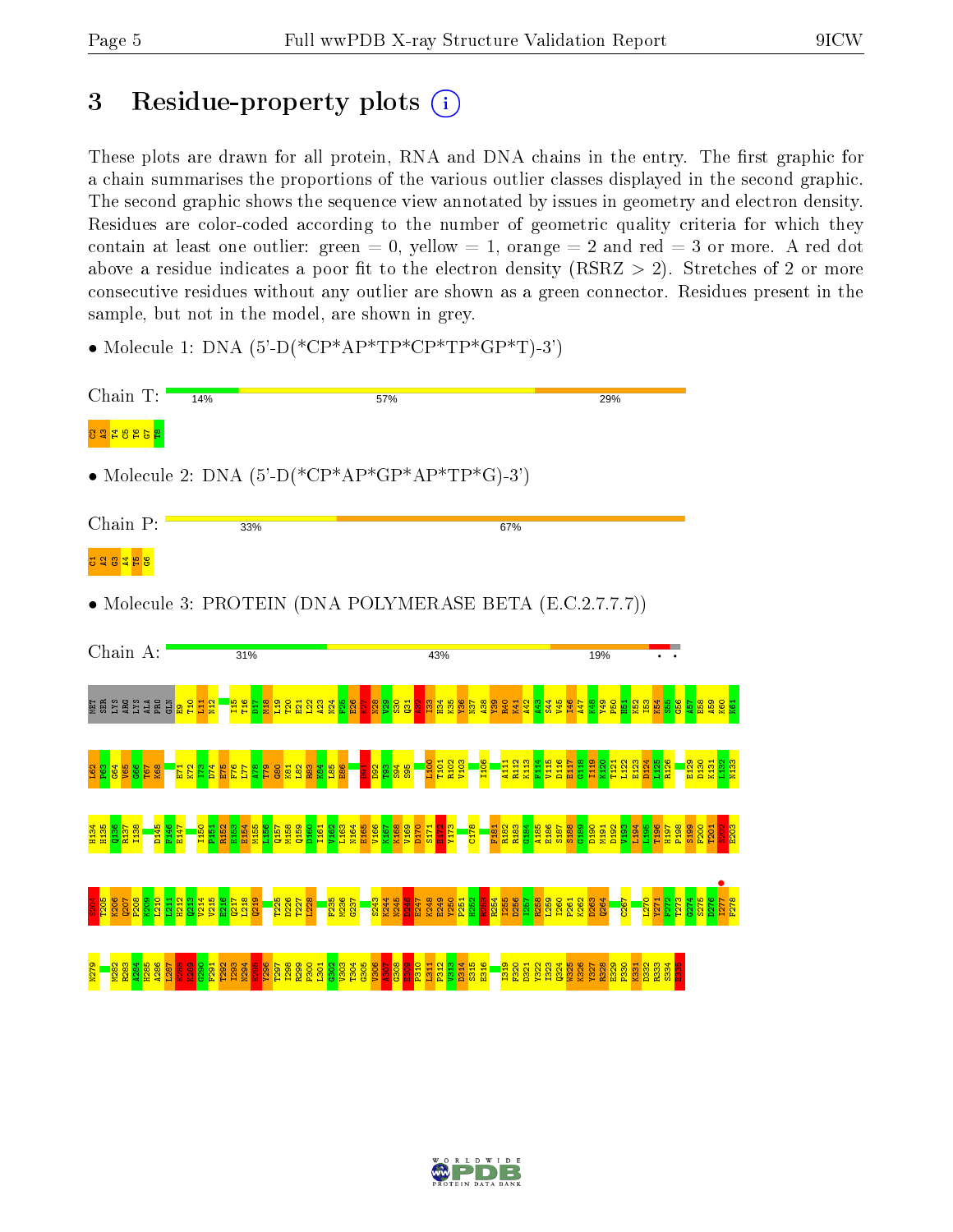## 4 Data and refinement statistics  $(i)$

| Property                                                   | Value                                             | Source     |
|------------------------------------------------------------|---------------------------------------------------|------------|
| Space group                                                | P 21 21 2                                         | Depositor  |
| Cell constants                                             | $178.64\rm\AA$<br>57.85Å<br>$48.49\text{\AA}$     | Depositor  |
| a, b, c, $\alpha$ , $\beta$ , $\gamma$                     | $90.00^\circ$<br>$90.00^\circ$<br>$90.00^{\circ}$ |            |
| Resolution $(A)$                                           | 20.00<br>2.60<br>$\frac{1}{2}$                    | Depositor  |
|                                                            | 15.80<br>$-2.42$                                  | <b>EDS</b> |
| % Data completeness                                        | $95.0(20.00-2.60)$                                | Depositor  |
| (in resolution range)                                      | 87.6 (15.80-2.42)                                 | <b>EDS</b> |
| $R_{merge}$                                                | 0.06                                              | Depositor  |
| $\mathrm{R}_{sym}$                                         | (Not available)                                   | Depositor  |
| $\langle I/\sigma(I) \rangle^{-1}$                         | 1.39 (at $2.43\text{\AA}$ )                       | Xtriage    |
| Refinement program                                         | TNT 5-D                                           | Depositor  |
|                                                            | (Not available)<br>0.175                          | Depositor  |
| $R, R_{free}$                                              | (Not available)<br>0.170                          | DCC        |
| $R_{free}$ test set                                        | No test flags present.                            | wwPDB-VP   |
| Wilson B-factor $(A^2)$                                    | 35.2                                              | Xtriage    |
| Anisotropy                                                 | 0.211                                             | Xtriage    |
| Bulk solvent $k_{sol}$ (e/Å <sup>3</sup> ), $B_{sol}(A^2)$ | $0.18$ , 114.7                                    | <b>EDS</b> |
| L-test for twinning <sup>2</sup>                           | $< L >$ = 0.47, $< L2 >$ = 0.30                   | Xtriage    |
| Estimated twinning fraction                                | No twinning to report.                            | Xtriage    |
| $\overline{F_o}, \overline{F_c}$ correlation               | 0.95                                              | <b>EDS</b> |
| Total number of atoms                                      | 3035                                              | wwPDB-VP   |
| Average B, all atoms $(A^2)$                               | 43.0                                              | wwPDB-VP   |

Xtriage's analysis on translational NCS is as follows: The largest off-origin peak in the Patterson function is  $5.65\%$  of the height of the origin peak. No significant pseudotranslation is detected.

<sup>&</sup>lt;sup>2</sup>Theoretical values of  $\langle |L| \rangle$ ,  $\langle L^2 \rangle$  for acentric reflections are 0.5, 0.333 respectively for untwinned datasets, and 0.375, 0.2 for perfectly twinned datasets.



<span id="page-5-1"></span><span id="page-5-0"></span><sup>1</sup> Intensities estimated from amplitudes.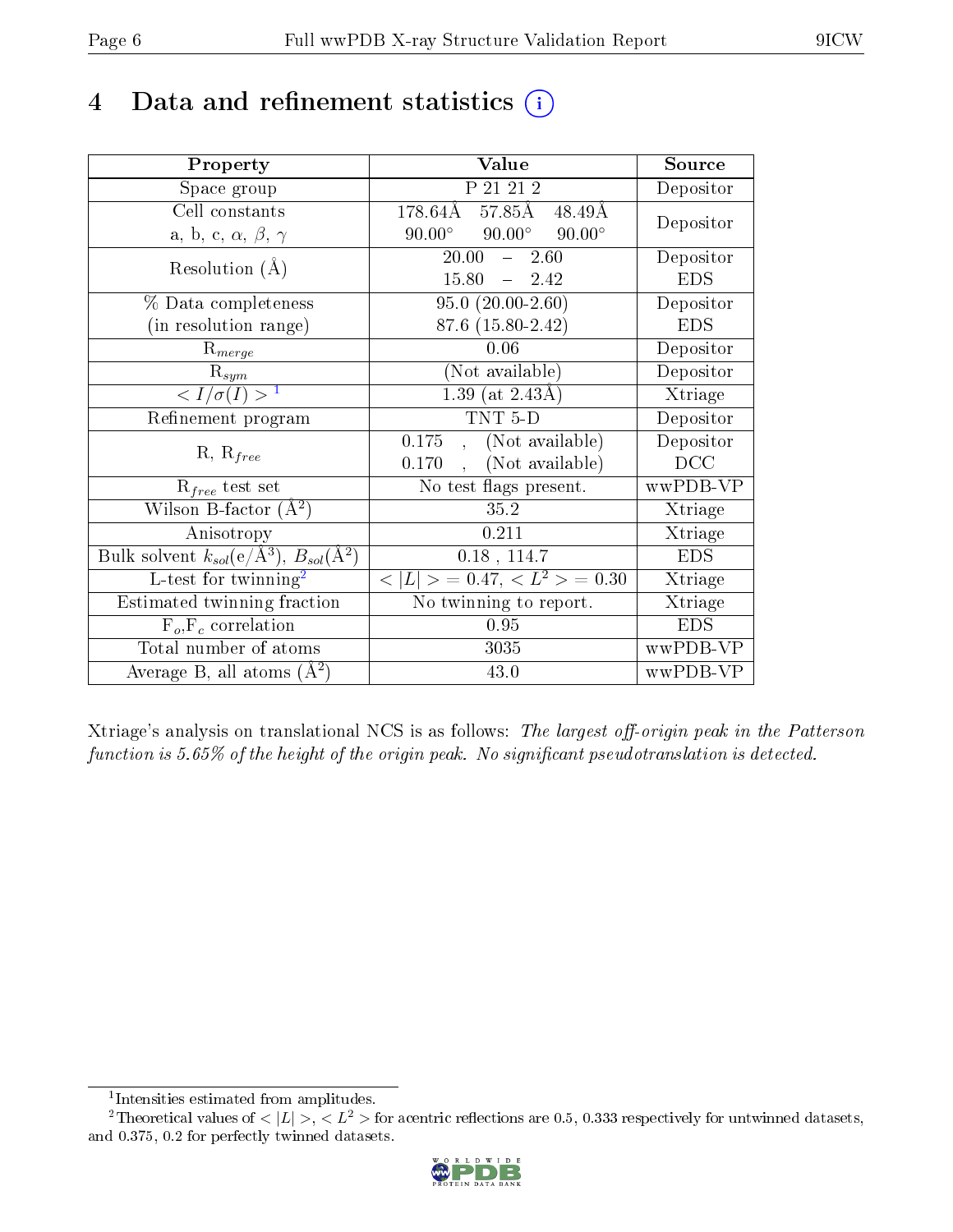## 5 Model quality  $(i)$

### 5.1 Standard geometry  $(i)$

Bond lengths and bond angles in the following residue types are not validated in this section: NA, SO4

The Z score for a bond length (or angle) is the number of standard deviations the observed value is removed from the expected value. A bond length (or angle) with  $|Z| > 5$  is considered an outlier worth inspection. RMSZ is the root-mean-square of all Z scores of the bond lengths (or angles).

| Chain<br>Mol |    |      | Bond lengths         | Bond angles |                          |  |
|--------------|----|------|----------------------|-------------|--------------------------|--|
|              |    | RMSZ | # $ Z >5$            | RMSZ        | $\ Z\  > 5$              |  |
|              |    | 1.86 | $2/135(1.5\%)$       | 3.09        | $13/207(6.3\%)$          |  |
|              |    | 2.44 | $3/141$ $(2.1\%)$    | 3.04        | $18/214$ $(8.4\%)$       |  |
| 3            |    | 1.37 | $25/2672(0.9\%)$     | 1.72        | $60/3590$ $(1.7\%)$      |  |
| All          | АH | 1.46 | 30/2948<br>$(1.0\%)$ | 1.91        | $(2.3\%)$<br>4011<br>91/ |  |

Chiral center outliers are detected by calculating the chiral volume of a chiral center and verifying if the center is modelled as a planar moiety or with the opposite hand.A planarity outlier is detected by checking planarity of atoms in a peptide group, atoms in a mainchain group or atoms of a sidechain that are expected to be planar.

|  | $\lceil \, \text{Mol} \, \rceil$ Chain $\mid \# \text{Chirality outliers} \mid \# \text{Planarity outliers} \mid$ |
|--|-------------------------------------------------------------------------------------------------------------------|
|  |                                                                                                                   |

| Mol            | Chain          | Res            | <b>Type</b> | Atoms     | Z     | Observed $(A)$ | Ideal(A) |
|----------------|----------------|----------------|-------------|-----------|-------|----------------|----------|
| $\overline{2}$ | P              | 5              | DT          | $C1'$ -N1 | 14.43 | 1.68           | 1.49     |
| $\overline{2}$ | $\overline{P}$ | $\overline{5}$ | DT          | $N1-C2$   | 11.18 | 1.47           | 1.38     |
| 3              | А              | 129            | GLU         | $CD-OE1$  | 8.87  | 1.35           | 1.25     |
| 3              | A              | 249            | GLU         | $CD-OE2$  | 8.70  | 1.35           | 1.25     |
| 3              | A              | 329            | GLU         | $CD-OE2$  | 7.92  | 1.34           | 1.25     |
| 3              | А              | 117            | GLU         | $CD-OE2$  | 7.70  | 1.34           | 1.25     |
| 3              | А              | 26             | GLU         | $CD-OE1$  | 7.58  | 1.33           | 1.25     |
| 3              | A              | 86             | GLU         | $CD-OE1$  | 7.44  | 1.33           | 1.25     |
| 3              | А              | 186            | GLU         | $CD-OE1$  | 7.42  | 1.33           | 1.25     |
| 3              | А              | 309            | GLU         | $CD-OE2$  | 7.39  | 1.33           | 1.25     |
| 3              | A              | 58             | GLU         | $CD-OE1$  | 7.36  | 1.33           | 1.25     |
| 3              | A              | 123            | <b>GLU</b>  | $CD-OE1$  | 6.96  | 1.33           | 1.25     |
| 3              | А              | 154            | GLU         | $CD-OE2$  | 6.89  | 1.33           | 1.25     |
| 3              | A              | 71             | GLU         | $CD-OE1$  | 6.83  | 1.33           | 1.25     |
| 3              | А              | 203            | GLU         | $CD-OE1$  | 6.82  | 1.33           | 1.25     |

All (30) bond length outliers are listed below:

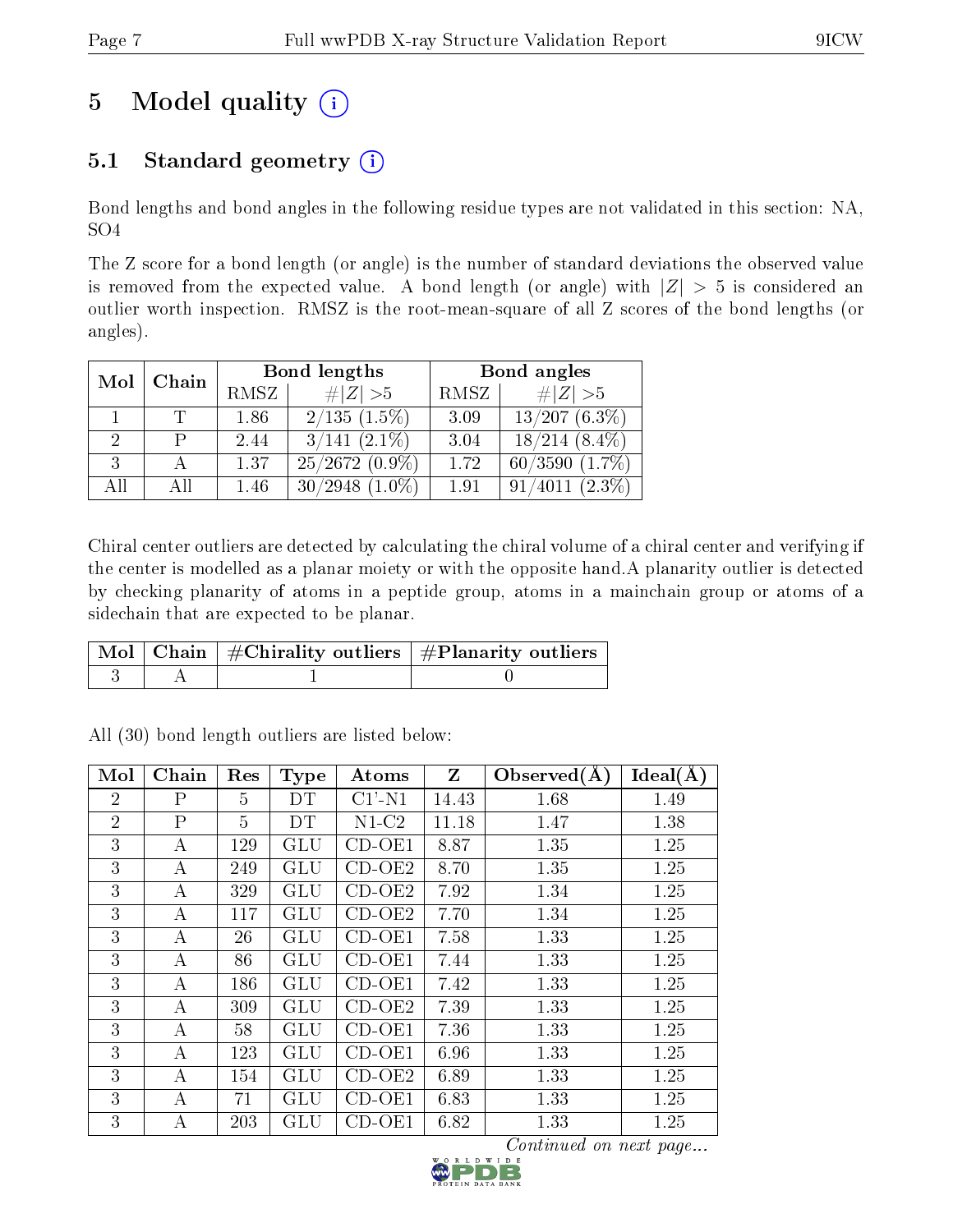| Mol            | Chain        | Res            | <b>Type</b>  | Atoms     | $\mathbf{Z}$ | Observed(A) | $Ideal(\AA)$ |
|----------------|--------------|----------------|--------------|-----------|--------------|-------------|--------------|
| 3              | А            | 172            | GLU          | $CD-OE2$  | 6.66         | 1.32        | 1.25         |
| 3              | А            | 295            | GLU          | $CD-OE1$  | 6.57         | 1.32        | 1.25         |
| 3              | А            | 147            | GLU          | $CD-OE2$  | 6.52         | 1.32        | 1.25         |
| 3              | А            | 335            | GLU          | $CD-OE2$  | 6.48         | 1.32        | 1.25         |
| 1              | T            | 3              | DA           | $N9-C4$   | 6.47         | 1.41        | 1.37         |
| 3              | А            | 165            | <b>GLU</b>   | $CD-OE2$  | 6.13         | 1.32        | 1.25         |
| 3              | А            | 75             | GLU          | $CD-OE1$  | 6.00         | 1.32        | 1.25         |
| 3              | А            | 288            | GLU          | $CD-OE2$  | 5.95         | 1.32        | 1.25         |
| 3              | А            | 21             | GLU          | $CD-OE1$  | 5.40         | 1.31        | 1.25         |
| 3              | А            | 9              | GLU          | $CD-OE2$  | 5.39         | 1.31        | 1.25         |
| 3              | А            | 326            | <b>LYS</b>   | $CE-NZ$   | $-5.30$      | 1.35        | 1.49         |
| 1              | $\mathbf T$  | $\overline{2}$ | DC           | $C1'$ -N1 | 5.29         | 1.56        | 1.49         |
| 3              | А            | 247            | GLU          | CD-OE1    | 5.28         | 1.31        | 1.25         |
| $\overline{2}$ | $\mathbf{P}$ | 6              | DG           | $C5'-C4'$ | 5.26         | 1.57        | 1.51         |
| 3              | А            | 21             | $_{\rm GLU}$ | $CD-OE2$  | $-5.11$      | 1.20        | 1.25         |

All (91) bond angle outliers are listed below:

| Mol            | Chain                   | Res            | <b>Type</b> | Atoms          | Z        | Observed $(°)$ | Ideal $(°)$ |
|----------------|-------------------------|----------------|-------------|----------------|----------|----------------|-------------|
| 1              | $\mathsf{T}$            | 4              | DT          | $C6-N1-C1'$    | $-16.98$ | 94.93          | 120.40      |
| $\overline{2}$ | $\overline{P}$          | 5              | DT          | $C6-N1-C1'$    | $-16.76$ | 95.26          | 120.40      |
| $\overline{2}$ | $\overline{\mathrm{P}}$ | 5              | DT          | $C2-N1-C1'$    | 16.21    | 144.13         | 118.20      |
| $\mathbf{1}$   | T                       | 4              | DT          | $C2-N1-C1'$    | 15.14    | 142.43         | 118.20      |
| $\overline{1}$ | T                       | $\overline{2}$ | DC          | $C2-N1-C1'$    | 12.11    | 132.12         | 118.80      |
| 3              | А                       | 192            | <b>ASP</b>  | $CB-CG-OD2$    | $-11.78$ | 107.70         | 118.30      |
| $\mathbf{1}$   | $\mathbf T$             | $\overline{5}$ | DC          | $C6-N1-C1'$    | $-11.15$ | 107.42         | 120.80      |
| $\overline{2}$ | $\mathbf{P}$            | $\overline{5}$ | DT          | $O4'$ -C1'-C2' | $-10.86$ | 97.21          | 105.90      |
| $\mathbf{1}$   | $\mathbf T$             | $\overline{5}$ | DC          | $C2-N1-C1'$    | 10.64    | 130.50         | 118.80      |
| 3              | А                       | 253            | $\rm{ARG}$  | NE-CZ-NH1      | 10.25    | 125.43         | 120.30      |
| $\mathbf{1}$   | $\overline{T}$          | $\overline{2}$ | DC          | $C6-N1-C1'$    | $-9.72$  | 109.14         | 120.80      |
| $\overline{2}$ | $\overline{P}$          | $\overline{2}$ | DA          | $O4'$ -C4'-C3' | $-9.15$  | 100.51         | 106.00      |
| $\overline{3}$ | A                       | 152            | $\rm{ARG}$  | $N$ -CA-CB     | 9.00     | 126.80         | 110.60      |
| $\overline{2}$ | $\overline{P}$          | 3              | DG          | $P-O3'-C3'$    | 8.54     | 129.94         | 119.70      |
| $\overline{2}$ | $\overline{\mathrm{P}}$ | $\overline{5}$ | DT          | $O4'$ -C1'-N1  | 8.14     | 113.70         | 108.00      |
| 3              | $\bf{A}$                | 92             | <b>ASP</b>  | $CB-CG-OD2$    | $-8.07$  | 111.04         | 118.30      |
| $\overline{1}$ | $\overline{T}$          | 3              | DA          | $C8-N9-C1'$    | 7.99     | 142.08         | 127.70      |
| 3              | A                       | 190            | <b>ASP</b>  | $CB-CG-OD1$    | 7.92     | 125.43         | 118.30      |
| 3              | $\overline{A}$          | 314            | <b>ASP</b>  | $CB-CG-OD1$    | $-7.71$  | 111.36         | 118.30      |
| $\overline{3}$ | А                       | 307            | <b>ALA</b>  | $CB-CA-C$      | 7.60     | 121.50         | 110.10      |
| 3              | A                       | 192            | ASP         | $CB-CG-OD1$    | 7.23     | 124.81         | 118.30      |
| 1              | $\mathbf T$             | 3              | DA          | $C4-N9-C1'$    | $-7.17$  | 113.39         | 126.30      |
| $\mathbf{1}$   | T                       | 4              | DТ          | $C1'$ -O4'-C4' | $-7.17$  | 102.93         | 110.10      |

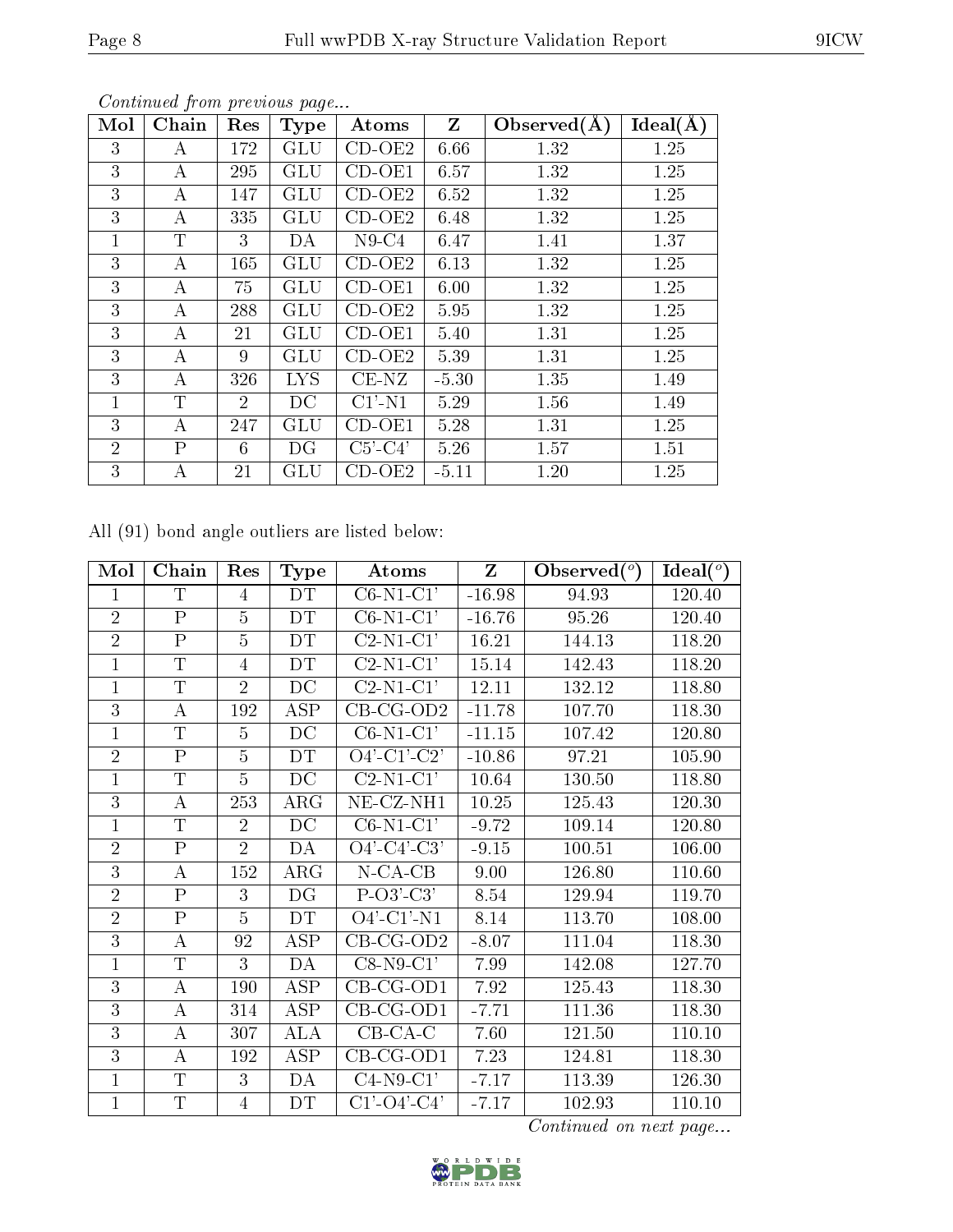| Mol            | Chain                   | Res            | <b>Type</b>             | Atoms                         | $Z_{\parallel}$ | Observed $\overline{(^{\circ})}$ | Ideal $\overline{(\,^o)}$ |
|----------------|-------------------------|----------------|-------------------------|-------------------------------|-----------------|----------------------------------|---------------------------|
| 3              | A                       | 256            | <b>ASP</b>              | $CB-CG-OD1$                   | 7.09            | 124.68                           | 118.30                    |
| 3              | A                       | 34             | <b>HIS</b>              | $CA-CB-CG$                    | $-6.95$         | 101.79                           | 113.60                    |
| $\mathbf{1}$   | $\overline{T}$          | $6\phantom{.}$ | <b>DT</b>               | $C6-N1-C1'$                   | $-6.93$         | 110.01                           | 120.40                    |
| 3              | $\bf{A}$                | 116            | <b>ASP</b>              | $CB-CG-OD2$                   | $-6.92$         | 112.07                           | 118.30                    |
| $\overline{3}$ | $\boldsymbol{A}$        | 190            | <b>ASP</b>              | $CB-CG-OD2$                   | $-6.83$         | 112.16                           | 118.30                    |
| 3              | $\boldsymbol{A}$        | 145            | ASP                     | $CB$ -CG-OD2                  | $-6.76$         | 112.22                           | 118.30                    |
| $\overline{2}$ | ${\bf P}$               | $\sqrt{2}$     | DA                      | $C4'-C3'-C2'$                 | $-6.74$         | 97.04                            | 103.10                    |
| $\overline{2}$ | $\overline{P}$          | $\overline{5}$ | DT                      | $\overline{\text{N3-C}}$ 2-O2 | $-6.69$         | 118.29                           | 122.30                    |
| 3              | $\bf{A}$                | 130            | $\overline{\text{ASP}}$ | $CB-CG-OD2$                   | $-6.65$         | 112.31                           | 118.30                    |
| $\overline{3}$ | $\bf{A}$                | 256            | $\overline{\text{ASP}}$ | $CB-CG-OD2$                   | $-6.65$         | 112.31                           | 118.30                    |
| 3              | $\bf{A}$                | 91             | ASP                     | CB-CG-OD1                     | $-6.60$         | 112.36                           | 118.30                    |
| $\mathbf{1}$   | $\mathbf T$             | $\overline{7}$ | DG                      | $O4'$ -C1'-N9                 | 6.56            | 112.59                           | 108.00                    |
| $\overline{3}$ | $\bf{A}$                | 307            | <b>ALA</b>              | $N$ -CA-CB                    | 6.50            | 119.20                           | 110.10                    |
| $\overline{3}$ | $\bf{A}$                | 263            | <b>ASP</b>              | $CB-CG-OD2$                   | $-6.47$         | 112.47                           | 118.30                    |
| $\overline{3}$ | $\bf{A}$                | 326            | <b>LYS</b>              | $CD$ - $CE$ - $NZ$            | 6.43            | 126.48                           | 111.70                    |
| 3              | $\bf{A}$                | 335            | <b>GLU</b>              | $N-CA-CB$                     | 6.42            | 122.16                           | 110.60                    |
| 3              | $\bf{A}$                | 181            | PHE                     | $\overline{CB-CA-C}$          | $-6.41$         | 97.59                            | 110.40                    |
| 3              | A                       | 332            | ASP                     | CB-CG-OD1                     | $-6.36$         | 112.58                           | 118.30                    |
| 3              | $\bf{A}$                | 126            | $\rm{ARG}$              | NE-CZ-NH1                     | 6.36            | 123.48                           | 120.30                    |
| 3              | А                       | $271\,$        | <b>TYR</b>              | $CB-CG-CD1$                   | $-6.32$         | 117.21                           | 121.00                    |
| $\overline{2}$ | $\mathbf P$             | 4              | DA                      | $P-O3'-C3'$                   | 6.26            | 127.21                           | 119.70                    |
| $\overline{3}$ | $\bf{A}$                | 246            | $\overline{\text{ASP}}$ | $CB-CG-OD1$                   | $-6.24$         | 112.68                           | 118.30                    |
| $\overline{2}$ | $\mathbf P$             | 6              | DG                      | $C8-N9-C1'$                   | 6.23            | 135.09                           | 127.00                    |
| $\overline{1}$ | $\overline{\mathrm{T}}$ | $\overline{2}$ | $\overline{DC}$         | $O4'$ -C1'-N1                 | 6.17            | 112.32                           | 108.00                    |
| $\overline{3}$ | $\boldsymbol{A}$        | 27             | <b>LYS</b>              | $N$ -CA-CB                    | $-6.16$         | 99.52                            | 110.60                    |
| 3              | $\bf{A}$                | 83             | $\rm{ARG}$              | NE-CZ-NH1                     | 6.03            | 123.31                           | 120.30                    |
| $\overline{2}$ | ${\bf P}$               | $\overline{5}$ | DT                      | $C6-C5-C7$                    | $-6.01$         | 119.30                           | 122.90                    |
| 3              | $\bf{A}$                | 199            | <b>SER</b>              | $N$ -CA-CB                    | $-6.00$         | 101.49                           | 110.50                    |
| $\overline{2}$ | $\overline{\mathrm{P}}$ | $\overline{5}$ | DT                      | $C4-C5-C7$                    | 5.90            | 122.54                           | 119.00                    |
| $\overline{2}$ | $\rm P$                 | 6              | $\overline{\text{DG}}$  | $C4-N9-C1'$                   | $-5.90$         | 118.83                           | 126.50                    |
| 3              | A                       | 253            | $\rm{ARG}$              | $CD-NE- CZ$                   | 5.87            | 131.81                           | 123.60                    |
| 3              | А                       | 304            | <b>THR</b>              | $N-CA-CB$                     | $-5.82$         | 99.24                            | 110.30                    |
| 3              | A                       | 226            | ASP                     | $CB-CG-OD2$                   | $-5.78$         | 113.10                           | 118.30                    |
| $\sqrt{2}$     | $\mathbf P$             | $\mathbf{1}$   | DC                      | $\overline{\text{C2-N1-C1}'}$ | 5.77            | 125.15                           | 118.80                    |
| 3              | $\bf{A}$                | 246            | <b>ASP</b>              | $CB$ -CG-OD2                  | 5.74            | 123.46                           | 118.30                    |
| 3              | A                       | 253            | $\rm{ARG}$              | NE-CZ-NH <sub>2</sub>         | $-5.72$         | 117.44                           | 120.30                    |
| $\mathfrak{Z}$ | A                       | 124            | ASP                     | $CB-CG-OD1$                   | 5.67            | 123.41                           | 118.30                    |
| 3              | А                       | 332            | ASP                     | $CB-CG-OD2$                   | 5.66            | 123.40                           | 118.30                    |
| 3              | A                       | 145            | ASP                     | CB-CG-OD1                     | 5.64            | 123.38                           | 118.30                    |
| 3              | A                       | 74             | ASP                     | $CB-CG-OD2$                   | $-5.63$         | 113.24                           | 118.30                    |
| 3              | A                       | 334            | <b>SER</b>              | $CB-CA-C$                     | 5.59            | 120.72                           | 110.10                    |
| $\overline{2}$ | $\mathbf{P}$            | $\overline{5}$ | <b>DT</b>               | $N3-C4-O4$                    | $-5.58$         | 116.55                           | 119.90                    |

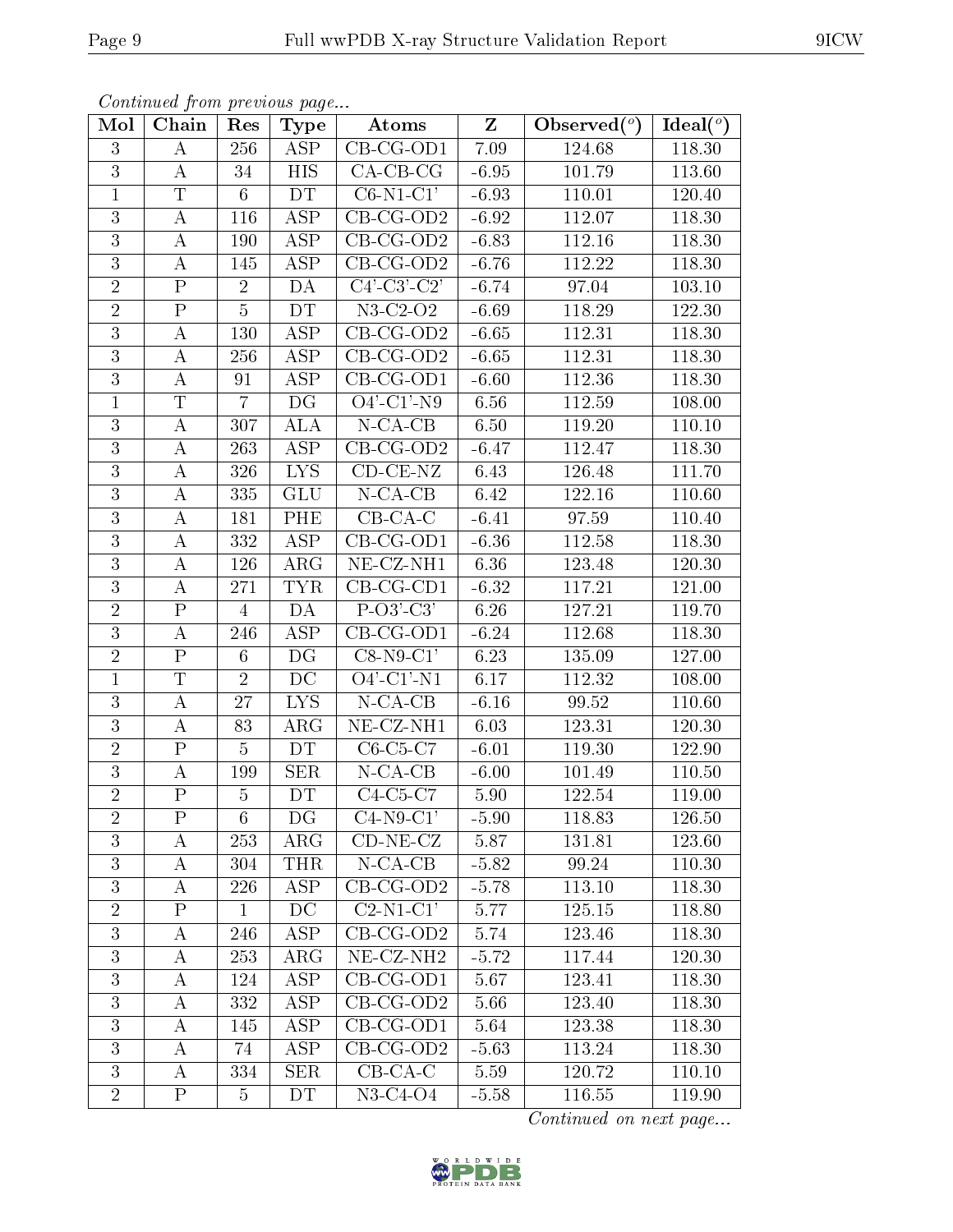| Mol            | Chain                   | Res             | Type                    | Atoms                         | $\mathbf{Z}$      | Observed $(°)$ | Ideal $(°)$ |
|----------------|-------------------------|-----------------|-------------------------|-------------------------------|-------------------|----------------|-------------|
| $\overline{3}$ | A                       | 92              | <b>ASP</b>              | $N$ -CA-CB                    | 5.57              | 120.62         | 110.60      |
| $\overline{2}$ | $\mathbf P$             | $\mathbf{1}$    | DC                      | $P-O3'-C3'$                   | 5.54              | 126.35         | 119.70      |
| $\overline{3}$ | $\bf{A}$                | $250\,$         | <b>TYR</b>              | $\overline{\text{CB-CG-CD1}}$ | $-5.53$           | 117.68         | 121.00      |
| $\overline{3}$ | $\bf{A}$                | 83              | $\rm{ARG}$              | $N$ -CA-CB                    | 5.52              | 120.54         | 110.60      |
| $\overline{3}$ | $\overline{A}$          | 32              | $\overline{ALA}$        | $N$ -CA-C                     | $\overline{5.51}$ | 125.87         | 111.00      |
| $\overline{3}$ | $\bf{A}$                | 74              | <b>ASP</b>              | $CB-CG-OD1$                   | $5.50\,$          | $123.25\,$     | 118.30      |
| 3              | A                       | 86              | <b>GLU</b>              | $N$ -CA-CB                    | 5.50              | 120.49         | 110.60      |
| $\overline{3}$ | $\boldsymbol{A}$        | 24              | <b>ASN</b>              | $CA$ -CB-CG                   | $-5.48$           | 101.35         | 113.40      |
| 3              | $\bf{A}$                | 225             | THR                     | $CA-CB-CG2$                   | $-5.48$           | 104.73         | 112.40      |
| $\overline{3}$ | $\bf{A}$                | 170             | $\overline{\text{ASP}}$ | $CB-CG-OD1$                   | 5.45              | 123.20         | 118.30      |
| $\overline{3}$ | $\bf{A}$                | 102             | $\rm{ARG}$              | $NE- CZ-NH1$                  | $-5.44$           | 117.58         | 120.30      |
| $\overline{3}$ | А                       | 292             | <b>THR</b>              | $N$ -CA-CB                    | 5.43              | 120.61         | 110.30      |
| $\overline{3}$ | $\bf{A}$                | 328             | $\rm{ARG}$              | NE-CZ-NH <sub>2</sub>         | $-5.41$           | 117.59         | 120.30      |
| $\overline{3}$ | $\bf{A}$                | 86              | <b>GLU</b>              | $CB-CA-C$                     | 5.39              | 121.18         | 110.40      |
| $\overline{3}$ | $\bf{A}$                | 263             | ASP                     | $CB-CG-OD1$                   | 5.29              | 123.06         | 118.30      |
| $\overline{3}$ | $\boldsymbol{A}$        | 91              | ASP                     | $CB-CG-OD2$                   | 5.29              | 123.06         | 118.30      |
| $\overline{2}$ | $\overline{\mathrm{P}}$ | $\overline{5}$  | DT                      | $P-O5-C5'$                    | $-5.22$           | 112.55         | 120.90      |
| $\overline{3}$ | $\bf{A}$                | 314             | <b>ASP</b>              | $CB-CG-OD2$                   | $5.20\,$          | 122.98         | 118.30      |
| $\overline{3}$ | $\bf{A}$                | 116             | <b>ASP</b>              | $CA$ -CB-CG                   | $-5.20$           | 101.97         | 113.40      |
| $\overline{3}$ | А                       | 36              | <b>TYR</b>              | $CA$ -CB-CG                   | $-5.16$           | 103.59         | 113.40      |
| 3              | $\bf{A}$                | 39              | <b>TYR</b>              | $CB-CG-CD2$                   | 5.15              | 124.09         | 121.00      |
| $\overline{3}$ | $\boldsymbol{A}$        | 196             | <b>THR</b>              | $N$ -CA-CB                    | 5.11              | 120.00         | 110.30      |
| $\overline{3}$ | $\boldsymbol{A}$        | 92              | ASP                     | $CB-CG-OD1$                   | 5.08              | 122.88         | 118.30      |
| $\mathbf{1}$   | $\overline{T}$          | $6\phantom{.}6$ | DT                      | $C6-N1-\overline{C2}$         | 5.07              | 123.83         | 121.30      |
| $\overline{3}$ | $\boldsymbol{A}$        | 130             | ASP                     | $CB-CG-OD1$                   | 5.07              | 122.86         | 118.30      |
| $\overline{2}$ | ${\bf P}$               | $6\phantom{.}$  | DG                      | $N1-C6-O6$                    | 5.05              | 122.93         | 119.90      |

All (1) chirality outliers are listed below:

| $\vert$ Mol $\vert$ Chain $\vert$ Res $\vert$ Type $\vert$ Atom |  |  |
|-----------------------------------------------------------------|--|--|
|                                                                 |  |  |

There are no planarity outliers.

#### 5.2 Too-close contacts (i)

In the following table, the Non-H and H(model) columns list the number of non-hydrogen atoms and hydrogen atoms in the chain respectively. The H(added) column lists the number of hydrogen atoms added and optimized by MolProbity. The Clashes column lists the number of clashes within the asymmetric unit, whereas Symm-Clashes lists symmetry related clashes.

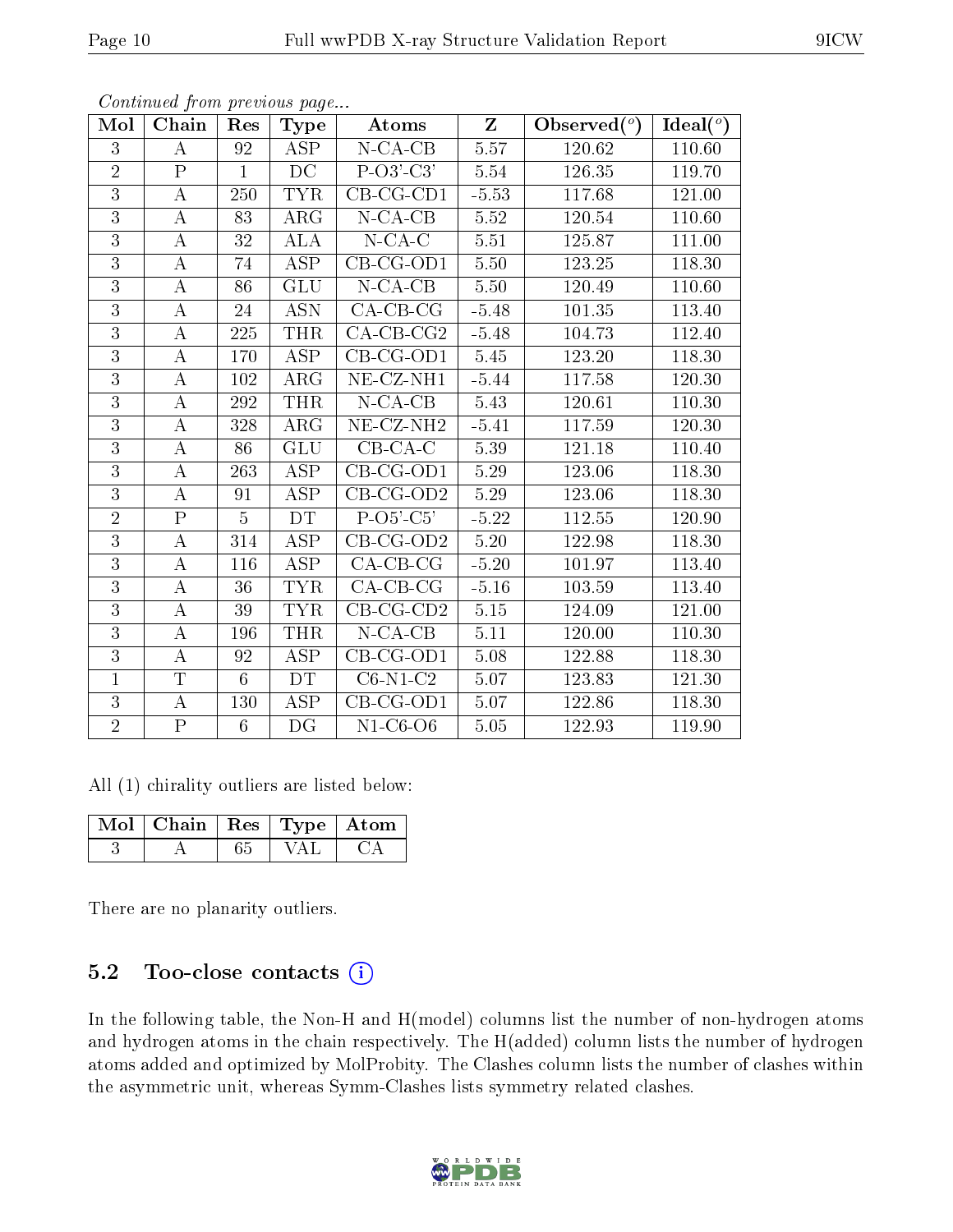| Mol | Chain |      | $\vert$ Non-H $\vert$ H(model) | H(added) | Clashes | Symm-Clashes |
|-----|-------|------|--------------------------------|----------|---------|--------------|
|     | m     | 122  |                                | 69       |         |              |
| ച   | D     | 126  |                                | 68       | 15      |              |
| ച   |       | 2623 |                                | 2641     | 225     |              |
|     |       |      |                                |          |         |              |
| 5   | Α     | 6)   |                                |          |         |              |
| 6   |       | 122  |                                |          |         |              |
| հ   | D     | 23   |                                |          |         |              |
|     | T     | 12   |                                |          | റ       |              |
|     |       | 3035 |                                | 2778     | 243     |              |

The all-atom clashscore is defined as the number of clashes found per 1000 atoms (including hydrogen atoms). The all-atom clashscore for this structure is 44.

All (243) close contacts within the same asymmetric unit are listed below, sorted by their clash magnitude.

| Atom-1           | Atom-2           | Interatomic       | Clash         |
|------------------|------------------|-------------------|---------------|
|                  |                  | distance $(\AA)$  | overlap $(A)$ |
| 2: P: 5: DT: C1' | 2: P: 5: DT: N1  | 1.68              | 1.54          |
| 2:P:5:DT:Cl'     | 2:P:5:DT:C6      | 2.28              | 1.15          |
| 3:A:31:GLN:NE2   | 3:A:112:ARG:HH12 | 1.52              | 1.08          |
| 2:P:1:DC:H2"     | 2:P:2:DA:H5"     | 1.36              | 1.06          |
| 3:A:41:LYS:HE2   | 3:A:64:GLY:HA2   | 1.42              | 1.01          |
| 3:A:277:ILE:HG13 | 3:A:335:GLU:HB3  | 1.43              | $1.00\,$      |
| 3:A:31:GLN:HE21  | 3:A:112:ARG:NH1  | 1.59              | 0.99          |
| 3: A:191:MET:HG2 | 3:A:255:ILE:HG13 | 1.49              | 0.91          |
| 3:A:293:ILE:CD1  | 3:A:298:ILE:HG13 | 2.01              | $0.90\,$      |
| 3:A:31:GLN:HE21  | 3:A:112:ARG:HH12 | 0.91              | 0.88          |
| 3:A:245:ASN:H    | 3:A:245:ASN:HD22 | 1.20              | 0.87          |
| 3:A:286:ALA:HA   | 3:A:323:ILE:HG21 | $\overline{1.57}$ | 0.85          |
| 3:A:60:LYS:HA    | 3:A:65:VAL:HG22  | 1.59              | 0.85          |
| 3:A:12:ASN:HB3   | 3:A:46:ILE:HD12  | 1.60              | $0.82\,$      |
| 3:A:49:TYR:CD1   | 3:A:50:PRO:HD2   | 2.14              | $0.81\,$      |
| 3:A:150:ILE:HG21 | 3:A:158:MET:HE1  | 1.62              | 0.80          |
| 3:A:294:ASN:HB2  | 3:A:295:GLU:OE2  | 1.82              | 0.80          |
| 3:A:12:ASN:HD21  | 3:A:53:ILE:H     | 1.27              | 0.79          |
| 3:A:11:LEU:HD23  | 3:A:11:LEU:H     | 1.48              | 0.79          |
| 3:A:300:PRO:HD3  | 3:A:311:LEU:HD13 | 1.65              | 0.79          |
| 3:A:27:LYS:HG3   | 3: A:28:ASN:N    | 1.98              | 0.79          |
| 3:A:23:ALA:HB2   | 3:A:39:TYR:HB2   | 1.63              | 0.78          |
| 3:A:286:ALA:HB1  | 3:A:293:ILE:HD11 | 1.64              | 0.77          |
| 3: A:60: LYS: HA | 3:A:65:VAL:CG2   | $\overline{2.15}$ | 0.77          |
| 3:A:245:ASN:N    | 3:A:245:ASN:HD22 | 1.82              | 0.77          |
| 3:A:289:LYS:HD2  | 3:A:324:GLN:OE1  | 1.86              | 0.75          |

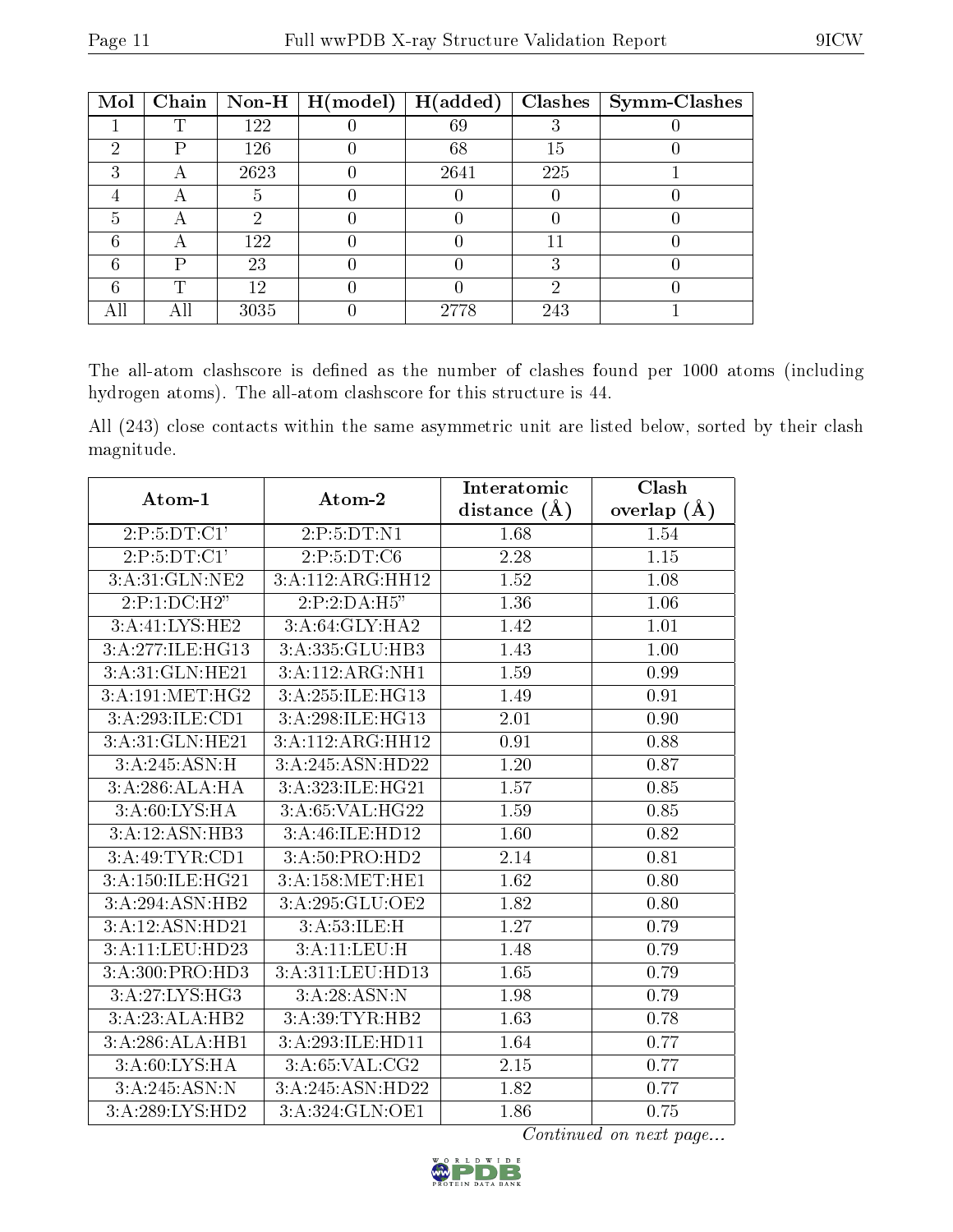| Continuea from previous page       |                                       | Interatomic    | Clash         |  |
|------------------------------------|---------------------------------------|----------------|---------------|--|
| Atom-1                             | Atom-2                                | distance $(A)$ | overlap $(A)$ |  |
| 3:A:293:ILE:HD13                   | 3:A:298:ILE:HG13                      | 1.69           | 0.75          |  |
| 3:A:182:ARG:HG2                    | 3:A:182:ARG:HH11                      | 1.50           | 0.75          |  |
| 3:A:212:HIS:HB3                    | 6:A:541:HOH:O                         | 1.86           | 0.74          |  |
| 2:P:1:DC:C2'                       | 2:P:2:DA:H5"                          | 2.16           | 0.74          |  |
| 3:A:278:PHE:HB2                    | 3:A:333:ARG:O                         | 1.89           | 0.73          |  |
| 3:A:279:ASN:O                      | 3:A:283:ARG:HG3                       | 1.88           | 0.73          |  |
| 3:A:59:ALA:O                       | 3:A:62:LEU:HB2                        | 1.89           | 0.73          |  |
| 3:A:150:ILE:HG21                   | 3: A:158:MET:CE                       | 2.18           | 0.72          |  |
| 3:A:15:ILE:HG21                    | 3:A:46:ILE:HD13                       | 1.70           | 0.72          |  |
| 2:P:2:DA:C8                        | 2:P:2:DA:H5'                          | 2.23           | 0.72          |  |
| 3:A:172:GLU:HG2                    | 3:A:198:PRO:HG2                       | 1.70           | 0.72          |  |
| 3:A:292:THR:O                      | 3:A:298:ILE:HA                        | 1.90           | 0.72          |  |
| 3:A:197:HIS:ND1                    | 3:A:198:PRO:H <sub>D2</sub>           | 2.05           | 0.72          |  |
| 3:A:18:MET:HE1                     | 3:A:76:PHE:HB2                        | 1.72           | 0.72          |  |
| 3:A:41:LYS:HE2                     | 3:A:64:GLY:CA                         | 2.18           | 0.71          |  |
| 3:A:16:THR:O                       | 3:A:20:THR:HG23                       | 1.89           | 0.71          |  |
| 3:A:31:GLN:NE2                     | 3:A:112:ARG:NH1                       | 2.29           | 0.71          |  |
| 2:P:5:DT:C6                        | 2:P:5:DT:C2'                          | 2.73           | 0.71          |  |
| 3:A:119:ILE:HG23                   | 3:A:124:ASP:HB3                       | 1.73           | 0.71          |  |
| 3: A:68: LYS:O                     | 3:A:72:LYS:HE3                        | 1.91           | 0.70          |  |
| 3:A:293:ILE:HD12                   | 3:A:298:ILE:HG13                      | 1.72           | 0.70          |  |
| 3:A:237:GLY:O                      | 3:A:254:ARG:NH1                       | 2.25           | 0.69          |  |
| 3:A:277:ILE:HD13                   | 3:A:277:ILE:H                         | 1.56           | 0.69          |  |
| 3:A:286:ALA:HA                     | $3:A:323:\overline{\mathrm{ILE}:CG2}$ | 2.22           | 0.69          |  |
| 3:A:80:GLY:O                       | 3:A:81:LYS:HG2                        | 1.92           | 0.69          |  |
| 3:A:194:LEU:CD1                    | 3:A:258:ARG:HD3                       | 2.22           | 0.69          |  |
| 3:A:119:ILE:CG2                    | 3:A:124:ASP:HB3                       | 2.23           | 0.69          |  |
| 3:A:113:LYS:O                      | 3:A:117:GLU:HG3                       | 1.93           | 0.69          |  |
| 3: A: 41: LYS: O                   | 3:A:45:VAL:HG13                       | 1.93           | 0.68          |  |
| 3:A:194:LEU:HD11                   | 3:A:258:ARG:HD3                       | 1.76           | 0.67          |  |
| $3:A:244:\overline{\text{LYS:CB}}$ | 3:A:245:ASN:HD22                      | 2.08           | 0.67          |  |
| 3:A:15:ILE:CG2                     | 3:A:46:ILE:HD13                       | 2.25           | 0.67          |  |
| 3:A:201:THR:HA                     | 3:A:261:PRO:HB3                       | 1.77           | 0.67          |  |
| 3:A:31:GLN:N                       | 6:A:641:HOH:O                         | 2.27           | 0.66          |  |
| 3:A:154:GLU:O                      | 3: A:158:MET:HG3                      | 1.94           | 0.66          |  |
| 3:A:278:PHE:CE2                    | 3:A:333:ARG:HD3                       | 2.31           | 0.65          |  |
| 3:A:18:MET:HG2                     | 3:A:19:LEU:N                          | 2.11           | 0.65          |  |
| 3:A:12:ASN:HB3                     | 3:A:46:ILE:CD1                        | 2.26           | 0.65          |  |
| 3:A:201:THR:HA                     | 3:A:261:PRO:CB                        | 2.26           | 0.65          |  |
| 3:A:330:PRO:HA                     | 3:A:333:ARG:HG3                       | 1.78           | 0.65          |  |
| 3:A:326:LYS:HE2                    | 3:A:328:ARG:HE                        | 1.61           | 0.64          |  |

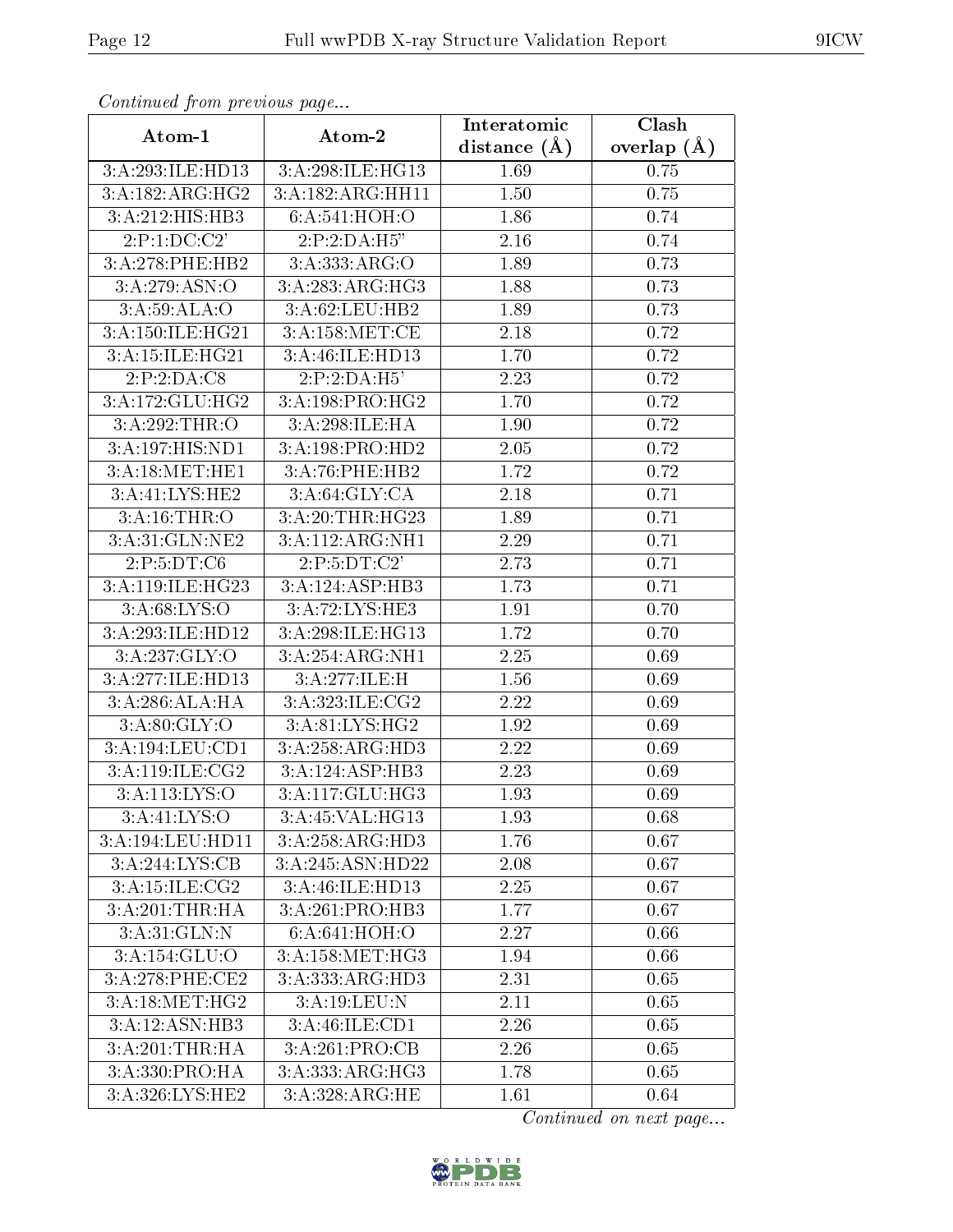| Continuati prom provious pago       |                  | Interatomic    | Clash         |
|-------------------------------------|------------------|----------------|---------------|
| Atom-1                              | Atom-2           | distance $(A)$ | overlap $(A)$ |
| 3:A:207:GLN:HB2                     | 6:A:625:HOH:O    | 1.96           | 0.64          |
| 2:P:3:DG:N3                         | 6:P:511:HOH:O    | 2.30           | 0.64          |
| 3:A:79:THR:O                        | 3:A:81:LYS:N     | 2.30           | 0.63          |
| 3:A:255:ILE:HG12                    | 3:A:256:ASP:N    | 2.14           | 0.63          |
| 3:A:172:GLU:CG                      | 3:A:198:PRO:HG2  | $2.28\,$       | 0.63          |
| 3:A:286:ALA:O                       | 3:A:291:PHE:HB2  | 1.98           | 0.63          |
| 3:A:23:ALA:HB2                      | 3:A:39:TYR:CB    | 2.28           | 0.63          |
| 3:A:306:VAL:HG23                    | 3:A:307:ALA:N    | 2.14           | 0.63          |
| 3:A:178:CYS:SG                      | 3:A:194:LEU:HD23 | 2.39           | 0.62          |
| 3:A:150:ILE:CD1                     | 3:A:253:ARG:HG2  | 2.29           | 0.62          |
| 3:A:152:ARG:NH2                     | 3:A:181:PHE:O    | 2.32           | 0.62          |
| 3:A:292:THR:C                       | 3:A:293:ILE:HD13 | 2.21           | 0.62          |
| 3:A:41:LYS:HD3                      | 3:A:42:ALA:N     | 2.15           | 0.62          |
| 3:A:244:LYS:HB3                     | 3:A:245:ASN:HD22 | 1.64           | 0.61          |
| 3:A:15:ILE:HD11                     | 3:A:77:LEU:HD11  | 1.83           | 0.61          |
| 3:A:261:PRO:HG2                     | 3:A:264:GLN:HG3  | 1.82           | 0.61          |
| 3:A:327:TYR:HD1                     | 3:A:328:ARG:N    | 1.98           | 0.61          |
| 3:A:11:LEU:CD2                      | 3:A:11:LEU:H     | 2.12           | 0.61          |
| 3:A:250:TYR:HB3                     | 3:A:251:PRO:HD2  | 1.81           | 0.61          |
| 3:A:182:ARG:NH1                     | 3:A:273:THR:OG1  | 2.34           | 0.60          |
| 3:A:286:ALA:CB                      | 3:A:293:ILE:HD11 | 2.31           | 0.59          |
| 3:A:200:PHE:HB2                     | 6: A:625: HOH:O  | 2.02           | 0.59          |
| 3:A:197:HIS:CG                      | 3:A:198:PRO:HD2  | 2.38           | 0.59          |
| 2:P:5:DT:H6                         | 2:P:5:DT:H2'     | 1.68           | 0.59          |
| 3:A:182:ARG:NH1                     | 3:A:273:THR:HG21 | 2.18           | 0.59          |
| 3:A:121:THR:O                       | 3:A:124:ASP:HB2  | 2.03           | 0.58          |
| 3:A:157:GLN:O                       | 3:A:161:ILE:HG13 | 2.02           | 0.58          |
| 3:A:243:SER:HB3                     | 3:A:249:GLU:HA   | 1.84           | 0.58          |
| 3:A:12:ASN:ND2                      | 3: A:53: ILE:H   | 1.99           | 0.58          |
| 2:P:5:DT:N1                         | 2:P:5:DT:H1'     | 2.03           | 0.58          |
| 3:A:18:MET:CE                       | 3:A:76:PHE:HB2   | 2.34           | 0.58          |
| 3:A:182:ARG:NH1                     | 3:A:182:ARG:HG2  | 2.14           | 0.58          |
| 3:A:27:LYS:HG3                      | 3:A:28:ASN:HD22  | 1.68           | 0.58          |
| 3:A:259:LEU:O                       | 3:A:260:ILE:HD13 | 2.04           | 0.58          |
| 3:A:277:ILE:HG13                    | 3:A:335:GLU:CB   | 2.28           | 0.57          |
| $3:A:166:\overline{\mathsf{VAL}}:O$ | 3:A:169:VAL:HG12 | 2.05           | 0.57          |
| 3:A:16:THR:HG23                     | 3:A:46:ILE:CG1   | 2.34           | 0.57          |
| 3:A:244:LYS:HB3                     | 3:A:245:ASN:ND2  | 2.19           | 0.57          |
| 3:A:155:MET:SD                      | 3:A:158:MET:HE3  | 2.45           | 0.57          |
| 3:A:245:ASN:H                       | 3:A:245:ASN:ND2  | 1.98           | 0.57          |
| 1: T: 3:DA:H2"                      | 6:T:573:HOH:O    | 2.05           | 0.57          |

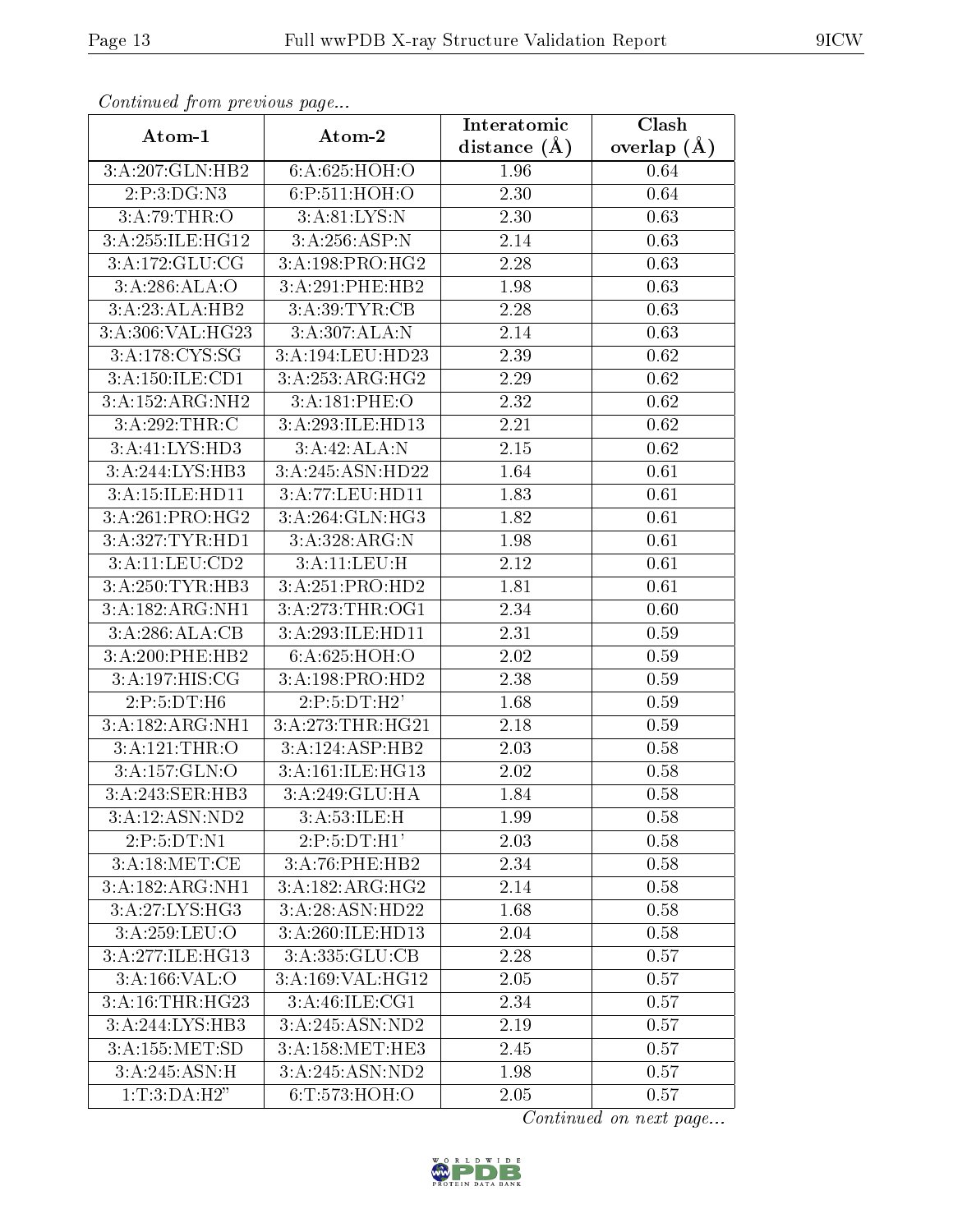| Continuea jiom previous page |                                   | Interatomic       | Clash         |
|------------------------------|-----------------------------------|-------------------|---------------|
| Atom-1                       | Atom-2                            | distance $(A)$    | overlap $(A)$ |
| 3:A:217:GLN:HA               | 3:A:217:GLN:NE2                   | 2.20              | 0.57          |
| 3:A:103:VAL:HB               | 3:A:106:ILE:HD12                  | 1.87              | 0.56          |
| 3: A: 330: PRO: O            | 3: A:333:ARG:HG3                  | 2.05              | 0.56          |
| 3:A:49:TYR:CG                | 3:A:50:PRO:HD2                    | 2.41              | 0.55          |
| 3:A:248:LYS:HG2              | 3:A:248:LYS:O                     | $2.06\,$          | 0.55          |
| 3:A:183:ARG:NH1              | 3:A:275:SER:HA                    | 2.21              | 0.55          |
| 3:A:196:THR:OG1              | 3:A:197:HIS:N                     | <b>2.39</b>       | 0.55          |
| 3:A:202:SER:HB2              | 3:A:263:ASP:CG                    | 2.28              | 0.54          |
| 3:A:23:ALA:O                 | 3:A:36:TYR:HD1                    | 1.89              | 0.54          |
| 3:A:277:ILE:CG1              | 3:A:335:GLU:HB3                   | 2.29              | 0.54          |
| 3:A:197:HIS:ND1              | 3:A:199:SER:HB3                   | 2.22              | 0.54          |
| 3:A:68:LYS:HB2               | 3:A:68:LYS:NZ                     | 2.21              | 0.54          |
| 3:A:111:ALA:O                | 3:A:115:VAL:HG23                  | 2.08              | 0.54          |
| 3:A:155:MET:HA               | 3:A:158:MET:HE3                   | 1.89              | 0.54          |
| 3:A:202:SER:HB2              | 3:A:263:ASP:OD2                   | 2.07              | 0.54          |
| 3:A:207:GLN:HB3              | 3:A:210:LEU:HG                    | 1.89              | 0.54          |
| 3:A:152:ARG:HB3              | 6:A:530:HOH:O                     | 2.09              | 0.53          |
| 3:A:327:TYR:CD1              | $3:A:328:ARG:\overline{\text{N}}$ | 2.76              | 0.53          |
| 3:A:12:ASN:HA                | 6:A:642:HOH:O                     | 2.08              | 0.53          |
| 3:A:321:ASP:O                | 3:A:324:GLN:N                     | 2.39              | 0.53          |
| 3:A:308:GLY:O                | 3:A:309:GLU:HB2                   | 2.09              | 0.53          |
| 3:A:18:MET:HE1               | 3:A:76:PHE:CB                     | 2.38              | 0.53          |
| 3:A:289:LYS:HG3              | 3:A:323:ILE:O                     | 2.09              | 0.53          |
| 3: A:319: ILE: O             | 3:A:322:TYR:HB2                   | $\overline{2}.10$ | 0.52          |
| 3:A:261:PRO:HG2              | 3:A:264:GLN:CG                    | 2.39              | 0.52          |
| 3:A:292:THR:O                | 3:A:293:ILE:HD13                  | $2.10\,$          | 0.52          |
| 3:A:325:TRP:HD1              | 6:A:583:HOH:O                     | 1.90              | 0.52          |
| 2: P: 3: DG:H4'              | 6:P:569:HOH:O                     | 2.08              | 0.52          |
| 3: A:35: LYS:O               | 3:A:38:ALA:HB3                    | 2.10              | 0.51          |
| 2:P:5:DT:C6                  | 2:P:5:DT:H2'                      | 2.43              | 0.51          |
| 3:A:227:THR:HG23             | 3:A:235:PHE:CE2                   | 2.46              | 0.51          |
| 3:A:262:LYS:HG3              | 3:A:262:LYS:O                     | 2.11              | 0.51          |
| 3:A:210:LEU:CB               | 3:A:259:LEU:HD21                  | 2.40              | 0.51          |
| 3:A:18:MET:HE2               | 3:A:82:LEU:HD22                   | 1.92              | 0.51          |
| 3: A: 163: LEU: HD23         | 3:A:163:LEU:N                     | 2.26              | 0.51          |
| 3:A:27:LYS:HB3               | 3:A:36:TYR:CD1                    | 2.46              | 0.51          |
| 3:A:150:ILE:O                | 3:A:187:SER:HA                    | 2.12              | 0.50          |
| 3:A:26:GLU:HG3               | 3:A:35:LYS:HB3                    | 1.93              | 0.50          |
| 3:A:309:GLU:OE1              | 3:A:309:GLU:HA                    | 2.10              | 0.50          |
| 3:A:60:LYS:CA                | 3:A:65:VAL:HG22                   | 2.35              | 0.50          |
| 3:A:210:LEU:HB2              | 3:A:259:LEU:HD21                  | 1.92              | 0.50          |

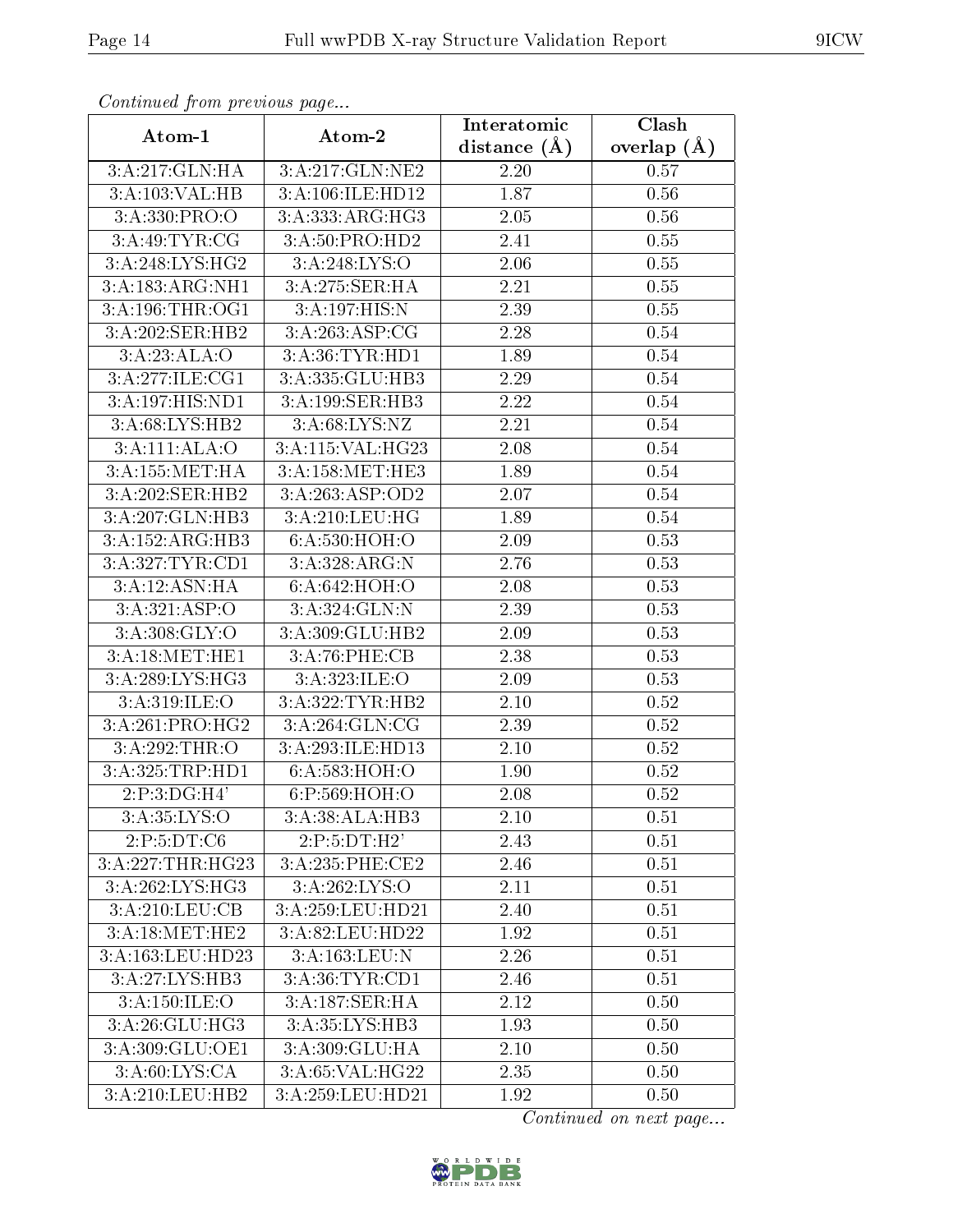| Continuatu jibin previous puge |                              | Interatomic    | Clash           |
|--------------------------------|------------------------------|----------------|-----------------|
| Atom-1                         | Atom-2                       | distance $(A)$ | overlap $(\AA)$ |
| 3:A:271:TYR:HB2                | 6:A:592:HOH:O                | 2.11           | 0.50            |
| 3:A:327:TYR:HE1                | 3:A:333:ARG:HH21             | 1.59           | 0.50            |
| 3:A:26:GLU:HA                  | 3:A:26:GLU:OE1               | 2.12           | 0.49            |
| 3:A:267:CYS:SG                 | 3:A:297:THR:HA               | 2.52           | 0.49            |
| 3:A:208:PRO:O                  | 3:A:212:HIS:HD2              | 1.96           | 0.49            |
| 3:A:285:HIS:NE2                | 3:A:289:LYS:HG2              | 2.28           | 0.48            |
| 3:A:312:PRO:O                  | 3:A:322:TYR:OH               | 2.29           | 0.48            |
| 3:A:194:LEU:HD12               | 3:A:258:ARG:CG               | 2.43           | 0.48            |
| 3:A:41:LYS:NZ                  | 3:A:64:GLY:O                 | 2.28           | 0.48            |
| 3:A:79:THR:C                   | 3:A:81:LYS:H                 | 2.16           | 0.48            |
| 1:T:3:DA:H1'                   | 6:T:617:HOH:O                | 2.13           | 0.48            |
| 3: A:75: GLU:O                 | 3:A:79:THR:HG23              | 2.13           | 0.48            |
| 3:A:202:SER:HB2                | 3: A:263: ASP:OD1            | 2.14           | 0.47            |
| 3:A:68:LYS:NZ                  | 3: A:68: LYS: CB             | 2.76           | 0.47            |
| 3:A:165:GLU:HB3                | 3:A:217:GLN:HG3              | 1.97           | 0.47            |
| 3:A:215:VAL:O                  | 3:A:219:GLN:HG3              | 2.14           | 0.47            |
| 3:A:243:SER:CB                 | 3:A:249:GLU:HA               | 2.45           | 0.47            |
| 3:A:164:ASN:O                  | $3:A:168:LYS:H\overline{G2}$ | 2.14           | 0.47            |
| 3:A:303:VAL:C                  | 3:A:305:GLY:H                | 2.17           | 0.47            |
| 3:A:32:ALA:HB1                 | 3:A:35:LYS:HB2               | 1.97           | 0.47            |
| 3:A:200:PHE:CD2                | 3:A:261:PRO:HA               | 2.50           | 0.47            |
| 3:A:82:LEU:HB3                 | 3:A:85:LEU:HB2               | 1.97           | 0.47            |
| 3:A:244:LYS:HB2                | 3:A:245:ASN:HD22             | 1.79           | 0.47            |
| 1: T: 2: DC: H2"               | 1: T: 3: DA: C8              | 2.51           | 0.46            |
| 3:A:23:ALA:CB                  | 3:A:39:TYR:HB2               | 2.38           | 0.46            |
| 3:A:228:LEU:HD12               | 3:A:228:LEU:HA               | 1.54           | 0.46            |
| 3:A:228:LEU:HB2                | 3:A:236:MET:O                | 2.15           | 0.46            |
| 3: A:18:MET:HE3                | $3:A:76:PHE:\overline{CD2}$  | 2.51           | 0.46            |
| 3:A:287:LEU:HA                 | 3:A:287:LEU:HD13             | 1.54           | 0.46            |
| 2:P:1:DC:H2"                   | 2:P:2:DA:C5'                 | 2.27           | 0.46            |
| 3:A:178:CYS:SG                 | 3:A:194:LEU:CD2              | 3.04           | 0.45            |
| 3:A:250:TYR:CB                 | 3:A:251:PRO:HD2              | 2.47           | 0.45            |
| 3:A:264:GLN:HB3                | 3:A:296:TYR:O                | 2.16           | 0.45            |
| 3:A:60:LYS:HE2                 | 3:A:67:THR:CA                | 2.46           | 0.45            |
| 3:A:159:GLN:O                  | 3:A:163:LEU:HG               | 2.16           | 0.45            |
| 3:A:294:ASN:N                  | 3:A:294:ASN:HD22             | 2.13           | 0.45            |
| 3:A:91:ASP:HB3                 | 3:A:94:SER:HB3               | 1.99           | 0.45            |
| 3:A:182:ARG:NH1                | 3: A:273:THR:CG2             | 2.80           | 0.45            |
| 3:A:166:VAL:HG12               | 3: A:173: TYR: HB2           | 1.99           | 0.45            |
| 3:A:285:HIS:NE2                | 3:A:289:LYS:CG               | 2.80           | 0.45            |
| 3:A:11:LEU:N                   | 3:A:11:LEU:CD2               | 2.78           | 0.45            |

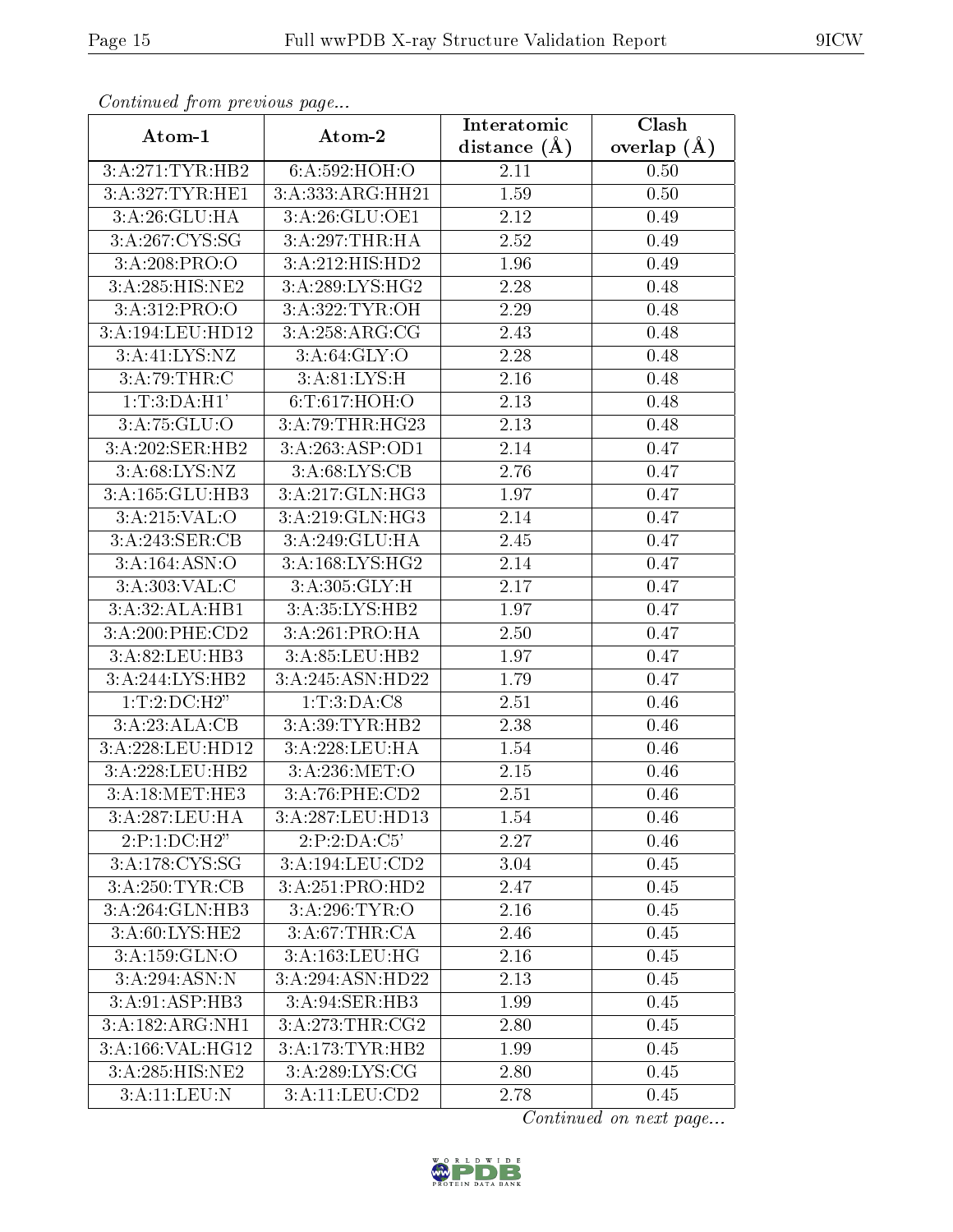| commune from previous page         |                  | Interatomic    | Clash           |
|------------------------------------|------------------|----------------|-----------------|
| Atom-1                             | Atom-2           | distance $(A)$ | overlap $(\AA)$ |
| 3:A:150:ILE:HD11                   | 3:A:253:ARG:HG2  | 2.00           | 0.44            |
| 3:A:315:SER:OG                     | 3:A:316:GLU:N    | 2.50           | 0.44            |
| 3:A:40:ARG:HB2                     | 3:A:40:ARG:HE    | 1.57           | 0.44            |
| 3:A:331:LYS:O                      | 3:A:331:LYS:HG2  | 2.03           | 0.44            |
| 3:A:16:THR:HG23                    | 3:A:46:ILE:HG12  | 1.99           | 0.44            |
| 3:A:264:GLN:HA                     | 6:A:536:HOH:O    | 2.17           | 0.44            |
| 3:A:295:GLU:HG2                    | 3:A:296:TYR:CE1  | 2.53           | 0.44            |
| 2:P:5:DT:H6                        | 2:P:5:DT:C2'     | 2.21           | 0.43            |
| 3:A:255:ILE:HG12                   | 3:A:256:ASP:H    | 1.83           | 0.43            |
| 3:A:200:PHE:HB2                    | 3:A:210:LEU:HD11 | 2.00           | 0.43            |
| 3:A:299:ARG:HB3                    | 3:A:300:PRO:HD2  | 2.00           | 0.43            |
| 3: A:316: GLU:O                    | 3:A:320:PHE:HD1  | 2.01           | 0.43            |
| 3:A:27:LYS:CB                      | 3:A:36:TYR:CD1   | 3.02           | 0.43            |
| 3:A:197:HIS:CE1                    | 3:A:198:PRO:HD2  | 2.52           | 0.43            |
| 3:A:299:ARG:HA                     | 3:A:300:PRO:HD3  | 1.91           | 0.43            |
| 3:A:243:SER:OG                     | 3:A:249:GLU:HG3  | 2.19           | 0.43            |
| 2:P:2:DA:N6                        | 6:P:598:HOH:O    | 2.28           | 0.43            |
| 3:A:169:VAL:HG13                   | 3:A:170:ASP:N    | 2.34           | 0.42            |
| 3:A:204:SER:O                      | 3:A:204:SER:OG   | 2.30           | 0.42            |
| 3:A:16:THR:CG2                     | 3:A:46:ILE:HG12  | 2.49           | 0.42            |
| 3:A:81:LYS:NZ                      | 3:A:86:GLU:OE1   | 2.33           | 0.42            |
| 3:A:295:GLU:H                      | 3:A:295:GLU:CD   | 2.22           | 0.42            |
| 3:A:264:GLN:HE21                   | 3:A:264:GLN:HB3  | 1.58           | 0.42            |
| 3:A:194:LEU:HD12                   | 3:A:258:ARG:HG2  | 2.01           | 0.42            |
| 3:A:150:ILE:HD13                   | 3:A:253:ARG:HG2  | 2.02           | 0.42            |
| 3:A:273:THR:O                      | 3:A:273:THR:HG22 | 2.20           | 0.42            |
| 3:A:301:LEU:HD12                   | 3:A:301:LEU:HA   | 1.73           | 0.41            |
| $3: A:100:$ LEU:HD12               | 3:A:100:LEU:HA   | 1.76           | 0.41            |
| 3:A:227:THR:HG23                   | 3:A:235:PHE:HE2  | 1.83           | 0.41            |
| 3:A:52:LYS:HG2                     | 6:A:554:HOH:O    | 2.21           | 0.41            |
| 3:A:27:LYS:HB2                     | 3: A:36: TYR: CG | 2.55           | 0.41            |
| $3:A:133.\overline{ASN:O}$         | 3:A:137:ARG:HG3  | 2.20           | 0.41            |
| 3:A:270:LEU:HD21                   | 3: A:282:MET:CE  | 2.50           | 0.41            |
| 3:A:294:ASN:H                      | 3:A:294:ASN:HD22 | 1.68           | 0.41            |
| 3:A:170:ASP:HB3                    | 3:A:173:TYR:CD2  | 2.56           | 0.41            |
| $3:A:54:\overline{\text{LYS:HD2}}$ | 3:A:54:LYS:HA    | 1.95           | 0.41            |
| 3:A:133:ASN:HD21                   | 3:A:135:HIS:HB3  | 1.86           | 0.41            |
| 2:P:2:DA:H5'                       | 2:P:2:DA:H2'     | 1.84           | 0.41            |
| 3:A:205:THR:O                      | 3:A:205:THR:HG23 | 2.20           | 0.41            |
| 3:A:309:GLU:HA                     | 3:A:310:PRO:HD2  | 1.97           | 0.41            |
| 3:A:205:THR:O                      | 3:A:206:LYS:O    | 2.38           | 0.41            |

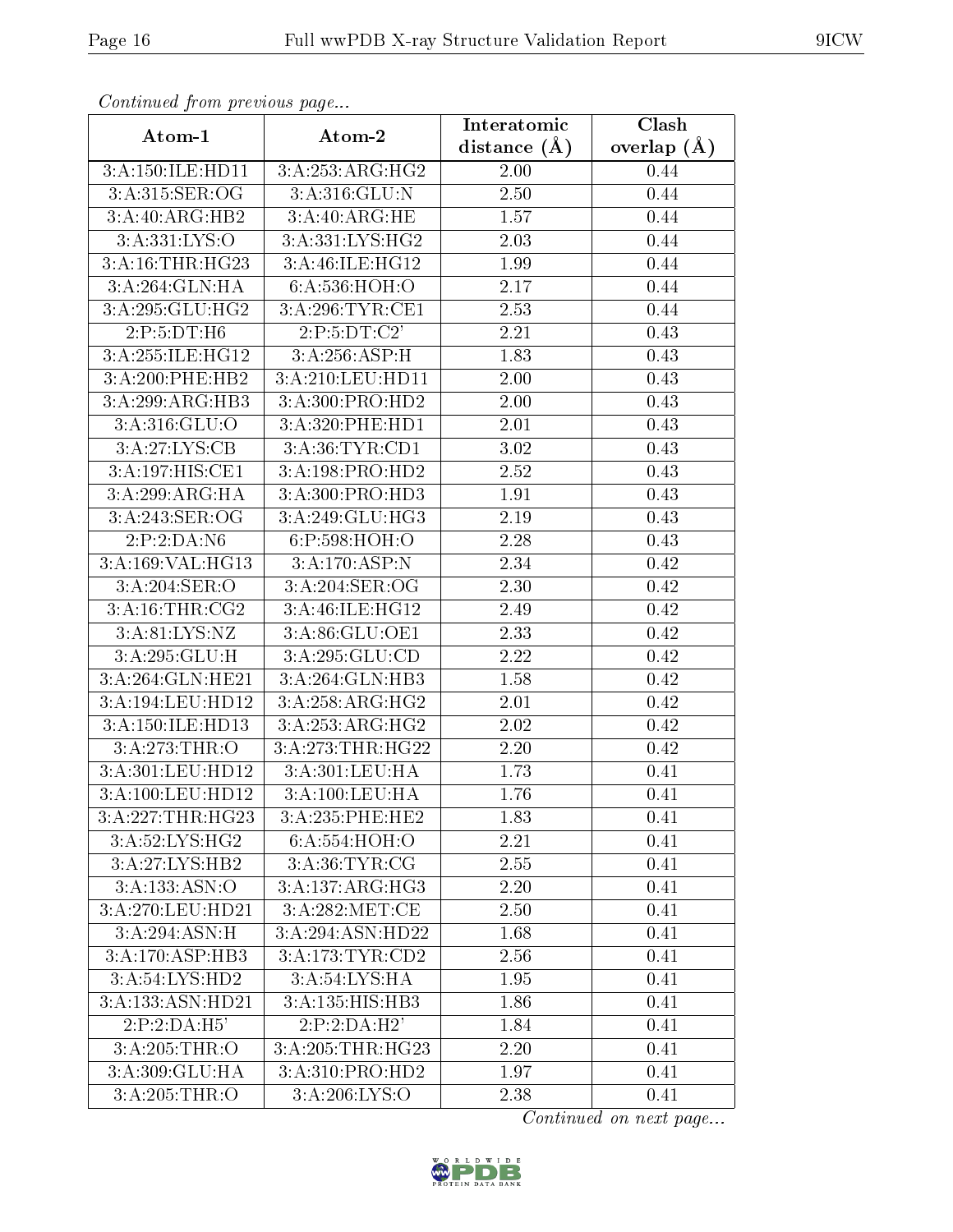| Atom-1            | Atom-2           | Interatomic    | Clash         |
|-------------------|------------------|----------------|---------------|
|                   |                  | distance $(A)$ | overlap $(A)$ |
| 3:A:32:ALA:O      | 3: A:36: TYR:HB3 | 2.20           | 0.41          |
| 3:A:44:SER:O      | 3:A:47:ALA:HB3   | 2.21           | 0.41          |
| 3:A:150:ILE:N     | 3:A:188:SER:O    | 2.42           | 0.40          |
| 3:A:11:LEU:N      | 3:A:11:LEU:HD23  | 2.20           | 0.40          |
| 3:A:289:LYS:HD3   | 3:A:289:LYS:HA   | 1.76           | 0.40          |
| 3:A:33:ILE:HG22   | 6: A:616: HOH:O  | 2.21           | 0.40          |
| 3:A:166:VAL:CG1   | 3:A:173:TYR:CB   | 2.99           | 0.40          |
| 3:A:285:HIS:CE1   | 3:A:289:LYS:HE3  | 2.57           | 0.40          |
| 3:A:288:GLU:HA    | 3:A:288:GLU:OE1  | 2.08           | 0.40          |
| 3: A: 134: HIS: O | 3:A:138:ILE:HG12 | 2.22           | 0.40          |
| 3: A:56: GLY:O    | 3:A:59:ALA:N     | 2.55           | 0.40          |
| 3:A:41:LYS:CE     | 3:A:64:GLY:HA2   | 2.31           | 0.40          |

All (1) symmetry-related close contacts are listed below. The label for Atom-2 includes the symmetry operator and encoded unit-cell translations to be applied.

| Atom-1         | Atom-2                  | Interatomic<br>distance $(A)$ | Clash<br>overlap (A) |
|----------------|-------------------------|-------------------------------|----------------------|
| 3:A:83:ARG:NH1 | 3:A:117:GLU:CB[3<br>558 | $2.16\,$                      | 9.04                 |

#### 5.3 Torsion angles (i)

#### 5.3.1 Protein backbone  $(i)$

In the following table, the Percentiles column shows the percent Ramachandran outliers of the chain as a percentile score with respect to all X-ray entries followed by that with respect to entries of similar resolution.

The Analysed column shows the number of residues for which the backbone conformation was analysed, and the total number of residues.

| $\vert$ Mol $\vert$ Chain $\vert$ | Analysed                                            |  | Favoured   Allowed   Outliers   Percentiles |
|-----------------------------------|-----------------------------------------------------|--|---------------------------------------------|
|                                   | $325/335 (97\%)$   286 (88\%)   24 (7\%)   15 (5\%) |  | $\boxed{2}$ $\boxed{3}$                     |

All (15) Ramachandran outliers are listed below:

| Mol | Chain | Res | <b>Type</b> |
|-----|-------|-----|-------------|
|     |       | 32  | A L         |
|     |       | 185 | ALA         |
|     |       | 202 | SER.        |
|     |       | 206 | LYS         |

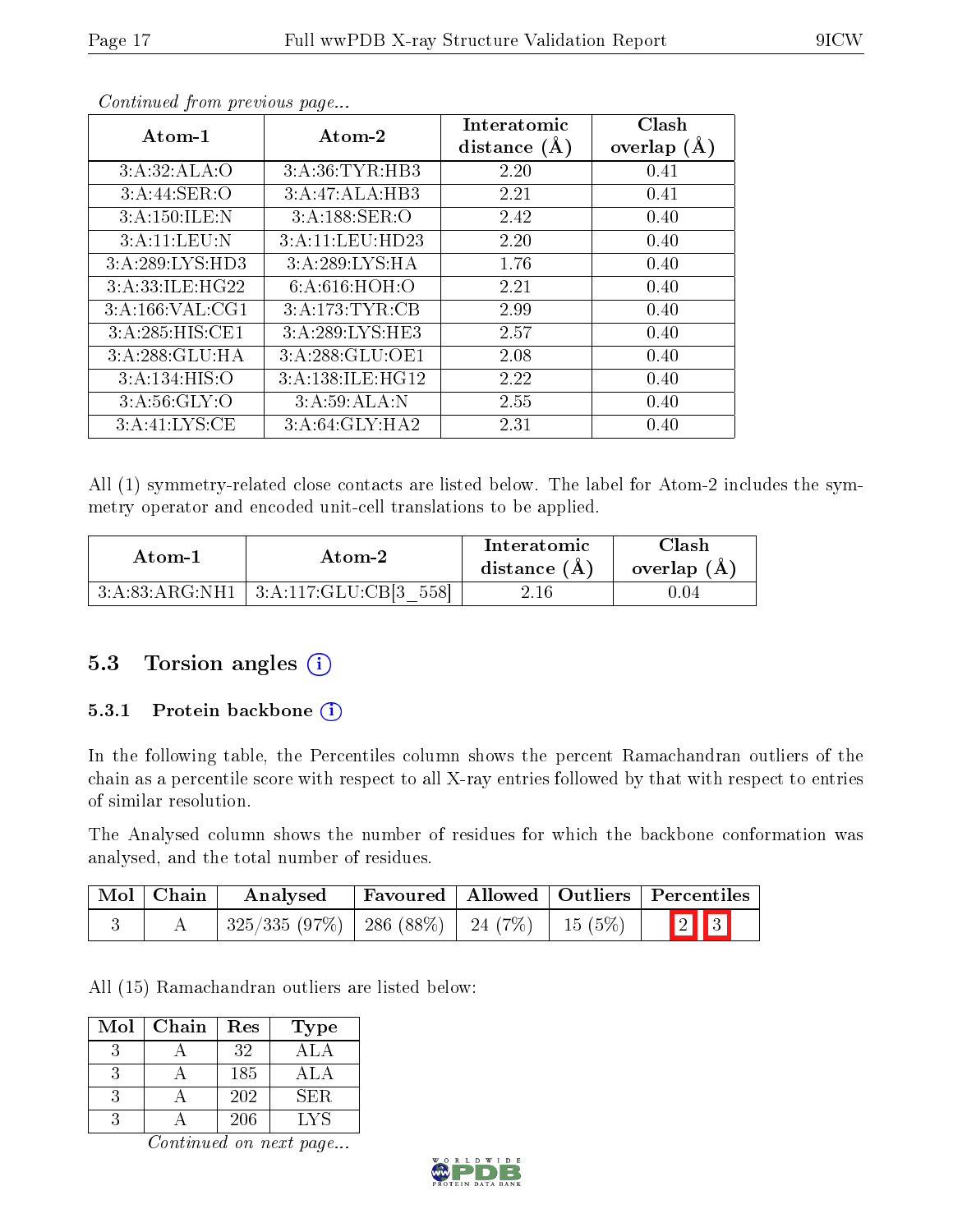| Mol | Chain | Res | <b>Type</b>  |
|-----|-------|-----|--------------|
| 3   | А     | 244 | <b>LYS</b>   |
| 3   | А     | 309 | GLU          |
| 3   | А     | 80  | <b>GLY</b>   |
| 3   | А     | 247 | GLU          |
| 3   | А     | 289 | <b>LYS</b>   |
| 3   | А     | 307 | ALA          |
| 3   | А     | 10  | THR          |
| 3   | А     | 246 | ASP          |
| 3   | А     | 91  | $_{\rm ASP}$ |
| 3   | А     | 204 | SER          |
| 3   |       | 207 | <b>GLN</b>   |

#### 5.3.2 Protein sidechains (i)

In the following table, the Percentiles column shows the percent sidechain outliers of the chain as a percentile score with respect to all X-ray entries followed by that with respect to entries of similar resolution.

The Analysed column shows the number of residues for which the sidechain conformation was analysed, and the total number of residues.

| Mol   Chain | Analysed                                  |  | Rotameric   Outliers   Percentiles |
|-------------|-------------------------------------------|--|------------------------------------|
|             | $288/295 (98\%)$ 230 (80%) 58 (20%) 1 1 2 |  |                                    |

All (58) residues with a non-rotameric sidechain are listed below:

| Mol            | Chain              | Res | Type                      |
|----------------|--------------------|-----|---------------------------|
| 3              | А                  | 11  | LEU                       |
| 3              | A                  | 18  | MET                       |
| $\overline{3}$ | $\overline{\rm A}$ | 22  | <b>LEU</b>                |
| 3              | $\bf{A}$           | 27  | <b>LYS</b>                |
| $\overline{3}$ | $\overline{\rm A}$ | 28  | $\overline{A}$ SN         |
| 3              | $\overline{A}$     | 30  | <b>SER</b>                |
| 3              | $\bf{A}$           | 33  | ILE                       |
| 3              | $\overline{\rm A}$ | 37  | <b>ASN</b>                |
| 3              | $\bf{A}$           | 40  | ARG                       |
| 3              | $\overline{\rm A}$ | 41  | <b>LYS</b>                |
| 3              | $\bf{A}$           | 46  | ILE                       |
| 3              | $\overline{\rm A}$ | 54  | $\overline{\mathrm{LYS}}$ |
| 3              | $\overline{\rm A}$ | 62  | LEU                       |
| 3              | А                  | 65  | <b>VAL</b>                |
| 3              | A                  | 67  | $\rm THR$                 |

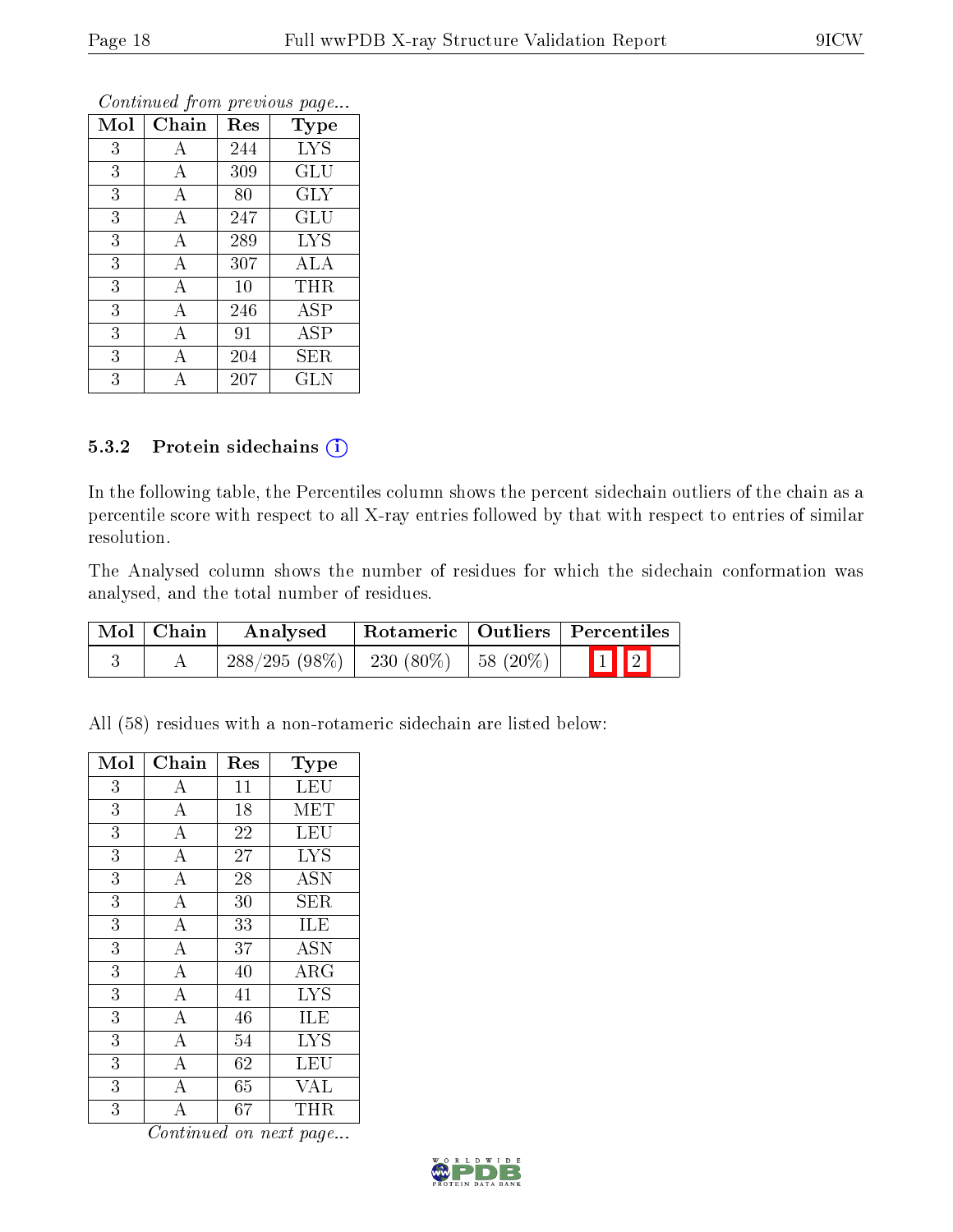| Mol              | $\overline{\text{Chain}}$                                                                                                                                                                                                                                                                                                                                                                                                                                               | Res              | $\overline{\phantom{a}}$<br>Type           |
|------------------|-------------------------------------------------------------------------------------------------------------------------------------------------------------------------------------------------------------------------------------------------------------------------------------------------------------------------------------------------------------------------------------------------------------------------------------------------------------------------|------------------|--------------------------------------------|
| $\boldsymbol{3}$ | $\mathbf{A}$                                                                                                                                                                                                                                                                                                                                                                                                                                                            | 68               | $\frac{\overline{\text{LYS}}}{\text{THR}}$ |
| 3                | $\overline{A}$                                                                                                                                                                                                                                                                                                                                                                                                                                                          | 79               |                                            |
| $\overline{3}$   |                                                                                                                                                                                                                                                                                                                                                                                                                                                                         | $\overline{95}$  | SER                                        |
| $\overline{3}$   |                                                                                                                                                                                                                                                                                                                                                                                                                                                                         | $100\,$          | LEU                                        |
| $\overline{3}$   |                                                                                                                                                                                                                                                                                                                                                                                                                                                                         | $\overline{101}$ | <b>THR</b>                                 |
| 3                |                                                                                                                                                                                                                                                                                                                                                                                                                                                                         | <b>119</b>       | ILE                                        |
| 3                |                                                                                                                                                                                                                                                                                                                                                                                                                                                                         | $122\,$          | LEU                                        |
| $\overline{3}$   |                                                                                                                                                                                                                                                                                                                                                                                                                                                                         | $\overline{131}$ | $\overline{\text{LYS}}$                    |
| $\overline{3}$   |                                                                                                                                                                                                                                                                                                                                                                                                                                                                         | $168\,$          | $\overline{\text{LYS}}$                    |
| $\overline{3}$   |                                                                                                                                                                                                                                                                                                                                                                                                                                                                         | 171              | $\overline{\text{SER}}$                    |
| 3                |                                                                                                                                                                                                                                                                                                                                                                                                                                                                         | 172              | $\overline{{\rm GLU}}$                     |
| 3                |                                                                                                                                                                                                                                                                                                                                                                                                                                                                         | 188              | $\overline{\text{SER}}$                    |
| $\overline{3}$   |                                                                                                                                                                                                                                                                                                                                                                                                                                                                         | $\overline{194}$ | LEU                                        |
| $\overline{3}$   | $\frac{\frac{1}{\mathbf{A}}\mathbf{A}}{\mathbf{A}}\frac{\mathbf{A}}{\mathbf{A}}\frac{\mathbf{A}}{\mathbf{A}}\frac{\mathbf{A}}{\mathbf{A}}\frac{\mathbf{A}}{\mathbf{A}}\frac{\mathbf{A}}{\mathbf{A}}\frac{\mathbf{A}}{\mathbf{A}}\frac{\mathbf{A}}{\mathbf{A}}\frac{\mathbf{A}}{\mathbf{A}}\frac{\mathbf{A}}{\mathbf{A}}\frac{\mathbf{A}}{\mathbf{A}}\frac{\mathbf{A}}{\mathbf{A}}\frac{\mathbf{A}}{\mathbf{A}}\frac{\mathbf{A}}{\mathbf{A}}\frac{\mathbf{A}}{\mathbf{A$ | $\overline{201}$ | <b>THR</b>                                 |
| $\overline{3}$   |                                                                                                                                                                                                                                                                                                                                                                                                                                                                         | $\overline{202}$ | $\overline{\text{SER}}$                    |
| $\boldsymbol{3}$ |                                                                                                                                                                                                                                                                                                                                                                                                                                                                         | 204              | SER                                        |
| $\overline{3}$   |                                                                                                                                                                                                                                                                                                                                                                                                                                                                         | $\overline{214}$ | $\overline{\text{VAL}}$                    |
| $\overline{3}$   |                                                                                                                                                                                                                                                                                                                                                                                                                                                                         | $218\,$          | <b>LEU</b>                                 |
| $\overline{3}$   |                                                                                                                                                                                                                                                                                                                                                                                                                                                                         | 219              | $\overline{\text{GLN}}$                    |
| $\overline{3}$   |                                                                                                                                                                                                                                                                                                                                                                                                                                                                         | <b>228</b>       | <b>LEU</b>                                 |
| 3                |                                                                                                                                                                                                                                                                                                                                                                                                                                                                         | 245              | $\overline{\text{ASN}}$                    |
| $\overline{3}$   |                                                                                                                                                                                                                                                                                                                                                                                                                                                                         | $\overline{24}6$ | $\overline{\text{ASP}}$                    |
| $\overline{3}$   |                                                                                                                                                                                                                                                                                                                                                                                                                                                                         | $\overline{248}$ | $\overline{\text{LYS}}$                    |
| $\overline{3}$   |                                                                                                                                                                                                                                                                                                                                                                                                                                                                         | <b>253</b>       | $\overline{\rm{ARG}}$                      |
| $\overline{3}$   |                                                                                                                                                                                                                                                                                                                                                                                                                                                                         | 255              | <b>ILE</b>                                 |
| 3                |                                                                                                                                                                                                                                                                                                                                                                                                                                                                         | 258              | $\overline{\rm{ARG}}$                      |
| $\overline{3}$   |                                                                                                                                                                                                                                                                                                                                                                                                                                                                         | 264              | $\overline{\text{GLN}}$                    |
| $\overline{3}$   |                                                                                                                                                                                                                                                                                                                                                                                                                                                                         | 277              | <b>ILE</b>                                 |
| $\overline{3}$   |                                                                                                                                                                                                                                                                                                                                                                                                                                                                         | $\overline{287}$ | $\overline{\text{LEU}}$                    |
| 3                | $\mathbf{A}$                                                                                                                                                                                                                                                                                                                                                                                                                                                            | 288              | GLU                                        |
| 3                | $\overline{A}$                                                                                                                                                                                                                                                                                                                                                                                                                                                          | 289              | LYS                                        |
| $\overline{3}$   |                                                                                                                                                                                                                                                                                                                                                                                                                                                                         | 293              | <b>ILE</b>                                 |
| 3                | $\frac{\overline{A}}{\overline{A}}$ $\frac{\overline{A}}{\overline{A}}$ $\frac{\overline{A}}{\overline{A}}$                                                                                                                                                                                                                                                                                                                                                             | $\overline{294}$ | $\overline{\mathrm{ASN}}$                  |
| $\overline{3}$   |                                                                                                                                                                                                                                                                                                                                                                                                                                                                         | 295              | $\overline{{\rm GLU}}$                     |
| $\boldsymbol{3}$ |                                                                                                                                                                                                                                                                                                                                                                                                                                                                         | 296              | $\overline{\text{TYR}}$                    |
| $\overline{3}$   |                                                                                                                                                                                                                                                                                                                                                                                                                                                                         | $\overline{306}$ | $\overline{\text{VAL}}$                    |
| $\overline{3}$   |                                                                                                                                                                                                                                                                                                                                                                                                                                                                         | 309              | $\overline{\mathrm{GLU}}$                  |
| $\overline{3}$   | $\overline{A}$                                                                                                                                                                                                                                                                                                                                                                                                                                                          | 311              | $\overline{\text{LEU}}$                    |
| $\overline{3}$   | $\overline{A}$                                                                                                                                                                                                                                                                                                                                                                                                                                                          | $\overline{314}$ |                                            |
| 3                | $\overline{A}$                                                                                                                                                                                                                                                                                                                                                                                                                                                          | 325              | $\frac{\overline{\text{ASP}}}{\text{TRP}}$ |
| $\overline{3}$   | $\overline{A}$                                                                                                                                                                                                                                                                                                                                                                                                                                                          | 327              | <b>TYR</b>                                 |
| $\overline{3}$   | $\overline{\rm A}$                                                                                                                                                                                                                                                                                                                                                                                                                                                      | 331              | $\overline{\text{LYS}}$                    |

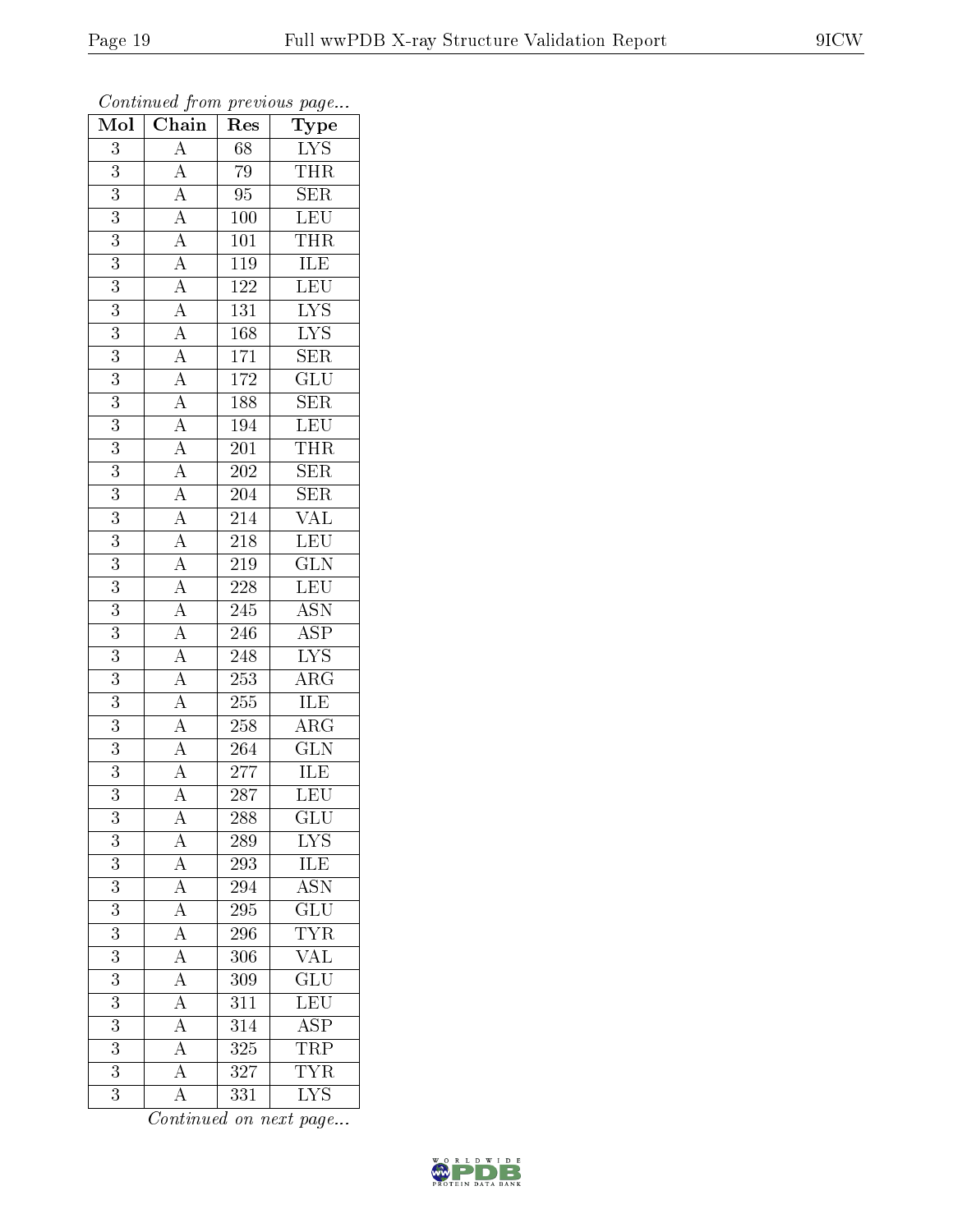Continued from previous page...

| Mol | Chain   Res | vpe |
|-----|-------------|-----|
|     |             |     |

Some sidechains can be flipped to improve hydrogen bonding and reduce clashes. All (13) such sidechains are listed below:

| Mol | Chain | Res | Type       |
|-----|-------|-----|------------|
| 3   | А     | 12  | <b>ASN</b> |
| 3   | А     | 28  | <b>ASN</b> |
| 3   | А     | 31  | <b>GLN</b> |
| 3   | А     | 90  | <b>GLN</b> |
| 3   | А     | 98  | <b>ASN</b> |
| 3   | А     | 136 | GLN        |
| 3   | А     | 157 | GLN        |
| 3   | А     | 212 | HIS        |
| 3   | А     | 213 | <b>GLN</b> |
| 3   | A     | 217 | GLN        |
| 3   | А     | 245 | <b>ASN</b> |
| 3   | А     | 264 | GLN        |
| 3   |       | 294 | ASN        |

#### 5.3.3 RNA (i)

There are no RNA molecules in this entry.

#### 5.4 Non-standard residues in protein, DNA, RNA chains (i)

There are no non-standard protein/DNA/RNA residues in this entry.

#### 5.5 Carbohydrates  $(i)$

There are no carbohydrates in this entry.

#### 5.6 Ligand geometry  $(i)$

Of 3 ligands modelled in this entry, 2 are monoatomic - leaving 1 for Mogul analysis.

In the following table, the Counts columns list the number of bonds (or angles) for which Mogul statistics could be retrieved, the number of bonds (or angles) that are observed in the model and the number of bonds (or angles) that are defined in the Chemical Component Dictionary. The Link column lists molecule types, if any, to which the group is linked. The Z score for a bond

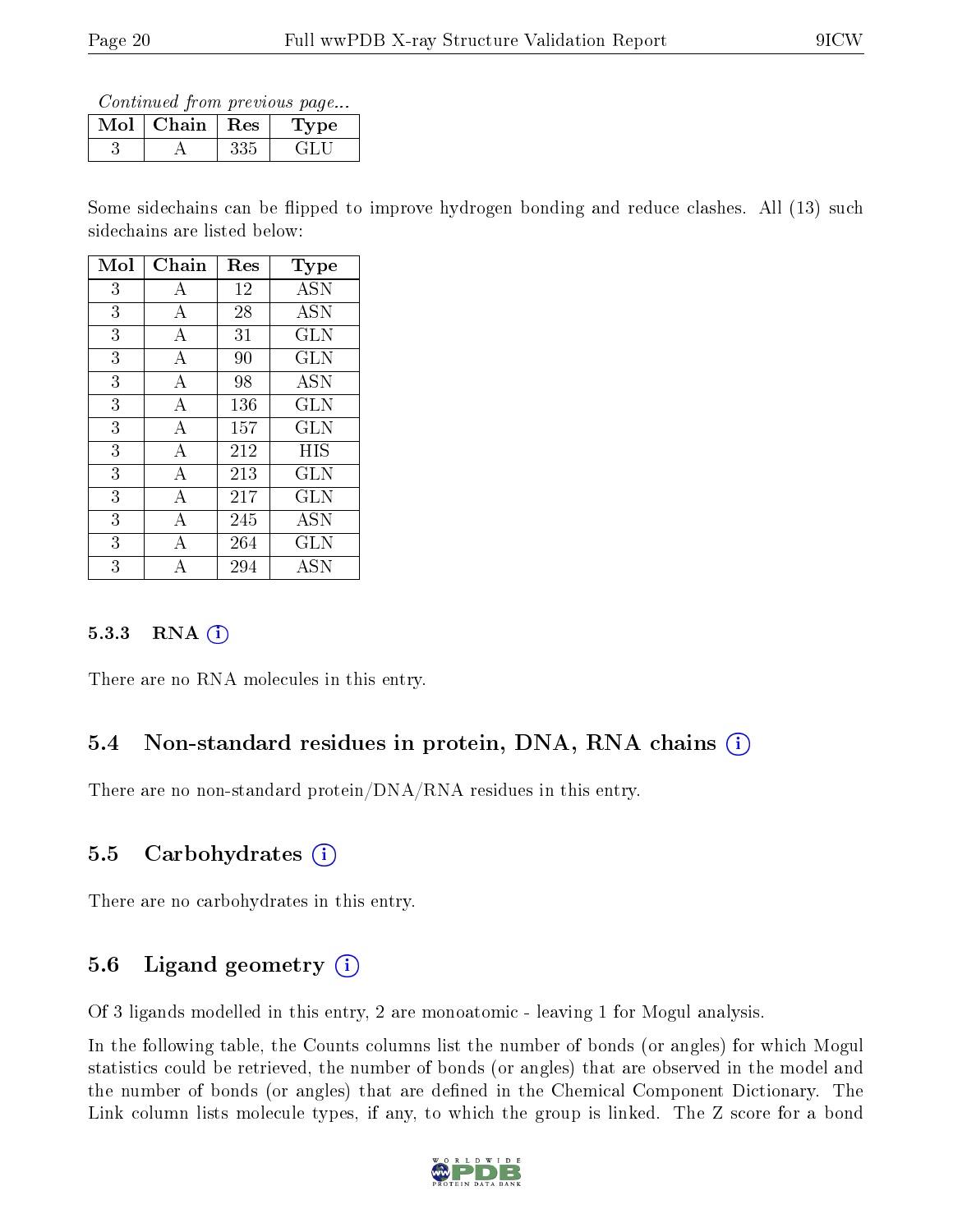length (or angle) is the number of standard deviations the observed value is removed from the expected value. A bond length (or angle) with  $|Z| > 2$  is considered an outlier worth inspection. RMSZ is the root-mean-square of all Z scores of the bond lengths (or angles).

| Mol<br>Type | Chain | $\mid$ Res     | $\perp$ Link | Bond lengths                 |        |          | Bond angles |        |      |           |
|-------------|-------|----------------|--------------|------------------------------|--------|----------|-------------|--------|------|-----------|
|             |       |                |              |                              | Counts | RMSZ     | $\# Z  > 2$ | Counts | RMSZ | $\pm  Z $ |
|             |       | $\overline{1}$ | 338          | $\qquad \qquad \blacksquare$ | 4.4.4  | $0.95\,$ |             | 6,6,6  | 0.90 |           |

There are no bond length outliers.

There are no bond angle outliers.

There are no chirality outliers.

There are no torsion outliers.

There are no ring outliers.

No monomer is involved in short contacts.

#### 5.7 [O](https://www.wwpdb.org/validation/2017/XrayValidationReportHelp#nonstandard_residues_and_ligands)ther polymers  $(i)$

There are no such residues in this entry.

#### 5.8 Polymer linkage issues  $(i)$

There are no chain breaks in this entry.

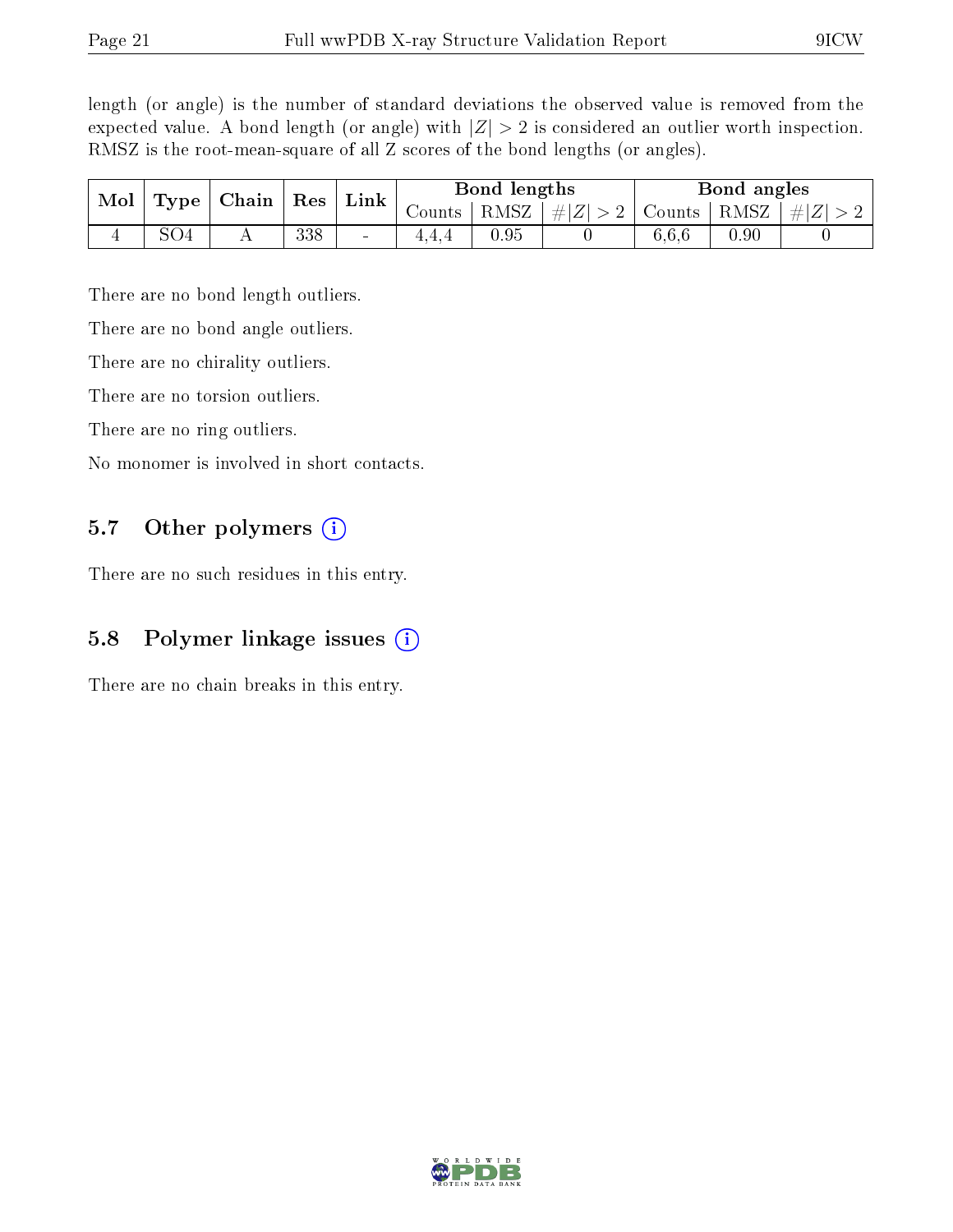### 6 Fit of model and data  $\left( \cdot \right)$

### 6.1 Protein, DNA and RNA chains (i)

In the following table, the column labelled  $#RSRZ>2'$  contains the number (and percentage) of RSRZ outliers, followed by percent RSRZ outliers for the chain as percentile scores relative to all X-ray entries and entries of similar resolution. The OWAB column contains the minimum, median,  $95<sup>th</sup>$  percentile and maximum values of the occupancy-weighted average B-factor per residue. The column labelled  $Q< 0.9$  lists the number of (and percentage) of residues with an average occupancy less than 0.9.

| Mol | Chain | Analysed         | ${ <\hspace{-1.5pt}{\mathrm{RSRZ}} \hspace{-1.5pt}>}$ | $\#\text{RSRZ}{>}2$ |  | $OWAB(A^2)$     | $\rm Q\textcolor{black}{<}0.9$ |
|-----|-------|------------------|-------------------------------------------------------|---------------------|--|-----------------|--------------------------------|
|     |       | $7/7$ (100\%)    | $-1.09$                                               | $0$ 100 100         |  | 25, 32, 65, 100 |                                |
|     |       | $6/6$ (100\%)    | $-1.55$                                               | $0$ 100 100         |  | 24, 30, 35, 42  |                                |
| 3   |       | $324/335(96\%)$  | $-1.06$                                               | $1(0\%)$ 94 93      |  | 10, 37, 83, 100 |                                |
| All | All   | $337/348$ (96\%) | $-1.07$                                               | $1(0\%)$ 94 93      |  | 10, 36, 83, 100 |                                |

All (1) RSRZ outliers are listed below:

| Mol   Chain   Res   Type   RSRZ |  |  |
|---------------------------------|--|--|
|                                 |  |  |

### 6.2 Non-standard residues in protein, DNA, RNA chains  $(i)$

There are no non-standard protein/DNA/RNA residues in this entry.

#### 6.3 Carbohydrates (i)

There are no carbohydrates in this entry.

### 6.4 Ligands  $(i)$

In the following table, the Atoms column lists the number of modelled atoms in the group and the number defined in the chemical component dictionary. The B-factors column lists the minimum, median,  $95<sup>th</sup>$  percentile and maximum values of B factors of atoms in the group. The column labelled  $Q< 0.9$ ' lists the number of atoms with occupancy less than 0.9.

| Mol | Type | Chain | ${\mathop{\mathrm{Res}}\nolimits}$ | Atoms | ${\bf RSCC}$ | $\ $ RSR $\ $ | $\vert$ B-factors( $\rm \AA^2)$ | $\mathrm{O}{<}0.9$ |
|-----|------|-------|------------------------------------|-------|--------------|---------------|---------------------------------|--------------------|
|     | SO4  |       | 338                                | 5/5   | 0.94         | 0.17          | 10,29,66,74                     |                    |
|     |      |       | 342                                |       | 0.96         | 0.17          | 44.44.44.44                     |                    |
|     |      |       | 341                                |       | ${0.99}$     | 0.02          | 26, 26, 26, 26                  |                    |